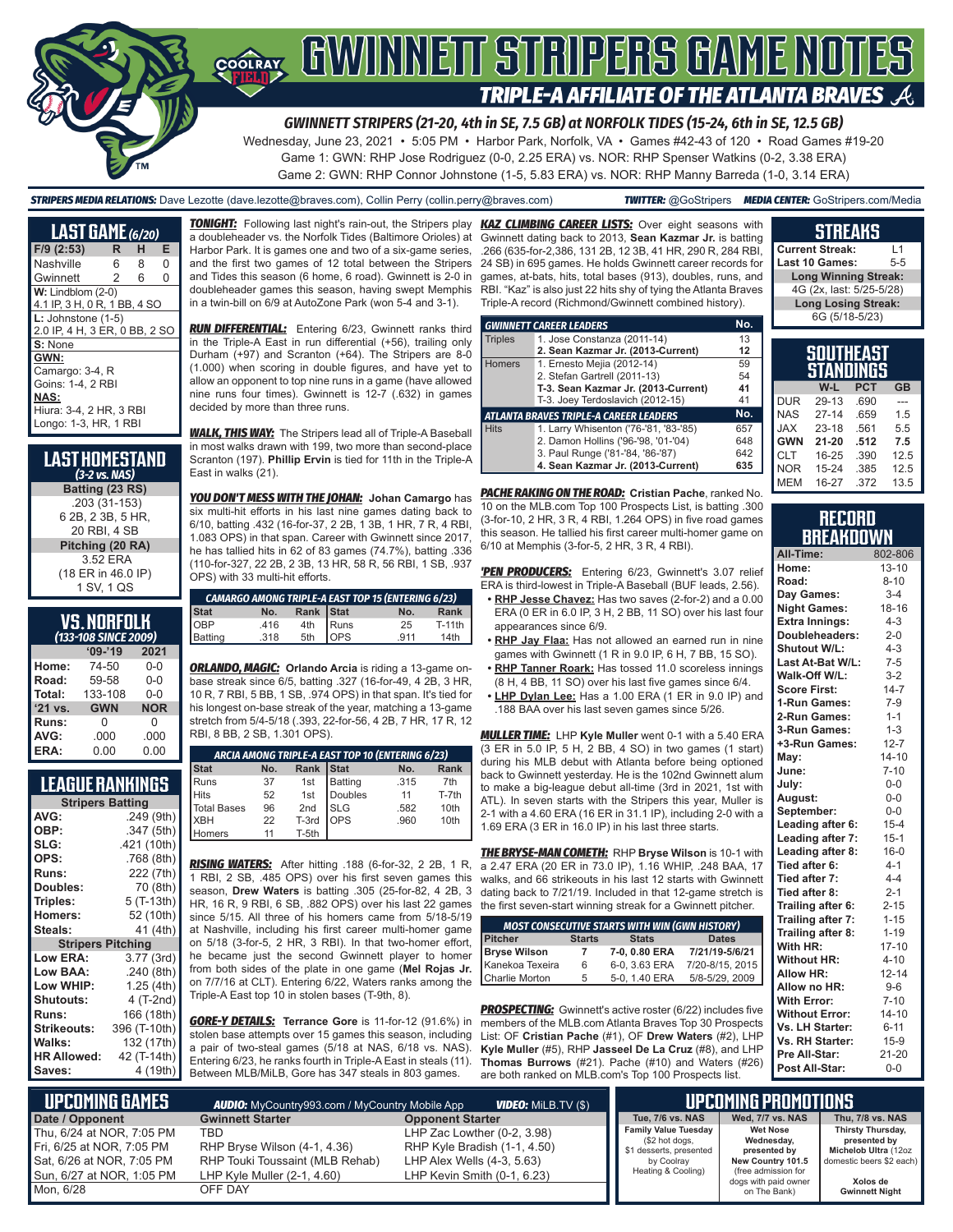

#### *WEDNESDAY, JUNE 23, 2021 AT NORFOLK*

|                                                       |                                    | <b>MANAGER MATT TUIASOSOPO</b>                                                                                                                                                                                                                       |                    |                                          |                     |                                                                                                    |                                                          | <u>VS.2021 OPPONENTS</u>                                                |                                                                                   |  |  |
|-------------------------------------------------------|------------------------------------|------------------------------------------------------------------------------------------------------------------------------------------------------------------------------------------------------------------------------------------------------|--------------------|------------------------------------------|---------------------|----------------------------------------------------------------------------------------------------|----------------------------------------------------------|-------------------------------------------------------------------------|-----------------------------------------------------------------------------------|--|--|
|                                                       |                                    | Matt Tuiasosopo is in his first season as Gwinnett manager and his third season<br>as a coach in the Atlanta Braves organization in 2021. He was named the seventh<br>manager in team history on 3/30/21. Tuiasosopo is both the youngest manager in |                    |                                          |                     | Home<br>CHA<br>$\frac{1}{2}$<br><b>DUR</b><br>$\overline{a}$                                       | Road<br><b>Total</b><br>$5 - 1$<br>$5 - 1$<br>---<br>--- | Home<br><b>COL</b><br>$\overline{\phantom{a}}$<br>LOU<br>$4 - 2$        | <b>Road</b><br><b>Total</b><br>$\overline{a}$<br>$\overline{a}$<br>$4 - 2$<br>--- |  |  |
|                                                       |                                    | team history (turned 35 on 5/10) and the first former Gwinnett player to manage the<br>club (hit .221 with 19 HR, 73 RBI in 178 games from 2016-17).                                                                                                 |                    |                                          |                     | <b>JAX</b><br>$1 - 5$<br><b>MEM</b><br>$5 - 1$                                                     | $1 - 5$<br>---<br>$3 - 3$<br>$8 - 4$                     | <b>MW DIV</b><br>$4 - 2$                                                | 0-0<br>$4 - 2$                                                                    |  |  |
|                                                       |                                    | Tuiasosopo made his managerial debut in 2019 with Class-A Rome, leading the club                                                                                                                                                                     |                    |                                          |                     | <b>NAS</b><br>$3 - 2$<br><b>NOR</b><br>---                                                         | $0-6$<br>$3-8$<br>$\overline{a}$<br>$\overline{a}$       |                                                                         |                                                                                   |  |  |
|                                                       |                                    | to a 65-74 record and earning Atlanta's Bobby Cox Award for minor league manager<br>of the year. He was set to return to Rome in 2020, but was reassigned to the Braves                                                                              |                    |                                          |                     | <b>SE DIV</b><br>$9 - 8$                                                                           | $17 - 18$<br>$8 - 10$                                    |                                                                         |                                                                                   |  |  |
| <b>Tuiasosopo's Managerial Career</b>                 |                                    | Alternate Site at Coolray Field once the MiLB season was canceled.<br><b>Games</b>                                                                                                                                                                   | W-L                | <b>PCT</b>                               | <b>Playoffs</b>     | LAST AT-BAT WINS (7)<br>The Stripers are 7-5 (.583) in games decided in the last at-bat in 2021.   |                                                          |                                                                         |                                                                                   |  |  |
| With Gwinnett (1 Season):<br>MiLB Career (2 Seasons): |                                    | 41<br>180                                                                                                                                                                                                                                            | $21 - 20$<br>86-94 | .512<br>.478                             | 0<br>$\mathbf 0$    | Date/Opponent                                                                                      | <b>Score</b>                                             | <b>Game-Winning Play</b>                                                |                                                                                   |  |  |
|                                                       |                                    | All staff bios available in the 2021 Stripers Media Guide                                                                                                                                                                                            |                    |                                          |                     | 5/4 at Charlotte<br>5/9 at Charlotte                                                               | 10-9 (12th)<br>12-9 (10th)                               | Almonte scores on E4 (Reynolds)<br>Camargo RBI single                   |                                                                                   |  |  |
|                                                       |                                    | EJECTIONS (2)                                                                                                                                                                                                                                        |                    |                                          |                     | 5/14 vs. Louisville<br>5/16 vs. Louisville<br>5/25 vs. Memphis                                     | $2-1$ (8th)<br>5-4 (9th)*<br>$2-1$ (9th) <sup>*</sup>    | Arcia 2-out solo HR<br>Arcia walk-off solo HR<br>Kazmar walk-off single |                                                                                   |  |  |
| Player/Coach<br><b>Ryan Goins</b>                     |                                    | Date/Inning<br>5/25 vs. MEM, 7th Inning                                                                                                                                                                                                              |                    | <b>Umpire</b><br><b>HP Clint Vondrak</b> |                     | 6/9-G2 at Memphis<br>6/18 vs. Nashville                                                            | $3-1$ (8th)<br>8-7 (10th)*                               | Waters RBI single<br>Arcia scores on E4 (Hiura on Lucroy FC)            |                                                                                   |  |  |
| <b>MGR Matt Tuiasosopo</b>                            |                                    | 6/3 vs. JAX, 8th Inning                                                                                                                                                                                                                              |                    | <b>HP Alex Tosi</b>                      |                     |                                                                                                    |                                                          |                                                                         | *Denotes "walk-off" win                                                           |  |  |
|                                                       |                                    | <b>TEAM DEFENSE (3RD IN TRIPLE-A EAST)</b>                                                                                                                                                                                                           |                    |                                          |                     |                                                                                                    |                                                          | <b>GWINNETT PLAYERS USED (49 IN 2021)</b>                               |                                                                                   |  |  |
| <b>PCT</b><br>G<br>41                                 | <b>TC</b><br>1492                  | PO<br>A                                                                                                                                                                                                                                              | E                  | <b>DP</b><br>46                          | <b>TP</b>           | Pitchers (27):<br>Arano, Victor                                                                    | Lee. Dvlan<br>Lopez, Yoan                                | Position (22):<br>Almonte, Abraham                                      | Martinez, Carlos<br>Morales, Jonathan                                             |  |  |
| .985<br><b>Catchers</b>                               | <b>SB</b>                          | 1088<br>382<br><b>CS</b><br><b>ATT</b>                                                                                                                                                                                                               | 22<br><b>PCT</b>   | <b>PB</b>                                | $\mathbf{1}$<br>W-L | Biddle, Jesse<br>Bradford, Chasen                                                                  | Martin, Chris<br>Muller, Kyle                            | Arcia, Orlando<br>Brugman, Jaycob                                       | Pache, Cristian<br>Sanchez. Yolmer                                                |  |  |
| Casteel, Ryan<br>Jackson, Alex                        | $\mathbf{1}$<br>3                  | $\mathbf 0$<br>$\mathbf{1}$<br>$\mathbf{1}$<br>4                                                                                                                                                                                                     | .000<br>.250       | $\mathbf{1}$<br>$\Omega$                 | $1 - 1$<br>$6 - 4$  | Burrows, Thomas<br>Chavez, Jesse                                                                   | Newcomb, Sean<br>Roark, Tanner                           | Camargo, Johan<br>Casteel, Ryan                                         | Snider, Travis<br>Unroe, Riley                                                    |  |  |
| Lucroy, Jonathan                                      | 13                                 | $\overline{4}$<br>17                                                                                                                                                                                                                                 | .235               | $\mathbf{1}$                             | $6 - 11$            | Davidson, Tucker                                                                                   | Rodriguez, Jose                                          | Demeritte, Travis                                                       | Waters, Drew                                                                      |  |  |
| Martinez, Carlos<br>Morales, Jonathan                 | 3<br>5                             | $\mathbf 0$<br>3<br>$\overline{2}$<br>$\overline{7}$                                                                                                                                                                                                 | .000<br>.286       | $\mathbf{1}$<br>$\mathbf 0$              | $2 - 1$<br>$6 - 3$  | De La Cruz, Jasseel<br>Edwards Jr., Carl                                                           | Santana, Edgar<br>Tice, Ty                               | Ervin, Phillip<br>Goins, Ryan                                           |                                                                                   |  |  |
| Total:                                                | 25                                 | $\overline{7}$<br>32                                                                                                                                                                                                                                 | .218               | $\overline{3}$                           | $21 - 20$           | Flaa, Jay<br>Greene, Shane                                                                         | Webb, Jacob<br>Wilson, Bryse                             | Gore, Terrance<br>Heredia, Guillermo                                    |                                                                                   |  |  |
| <b>Outfield Assists (7):</b>                          |                                    | Sanchez (2), Waters (2), Almonte (1), Ervin (1),                                                                                                                                                                                                     |                    |                                          |                     | Hernandez, Daysbel<br>Horacek, Mitch                                                               | Wright, Kyle                                             | Inciarte, Ender<br>Jackson, Alex                                        |                                                                                   |  |  |
| Pitcher Pickoffs (1):                                 | Inciarte $(1)$<br>Muller (1)       |                                                                                                                                                                                                                                                      |                    |                                          |                     | Johnstone, Connor<br>Jones, Nate                                                                   |                                                          | Kazmar Jr., Sean<br>Kipnis, Jason                                       |                                                                                   |  |  |
| <b>Catcher Pickoffs (2):</b>                          |                                    | Casteel (1), Jackson (1)                                                                                                                                                                                                                             |                    |                                          |                     | Kelley, Trevor                                                                                     |                                                          | Lucroy, Jonathan                                                        |                                                                                   |  |  |
|                                                       |                                    |                                                                                                                                                                                                                                                      |                    |                                          |                     | Italics = Player no longer in Braves organization                                                  |                                                          |                                                                         |                                                                                   |  |  |
|                                                       |                                    | <b>STARTS</b>                                                                                                                                                                                                                                        |                    |                                          |                     | <b>BASS-LANTA</b><br>Including MLB rehab assignments, 21 players have played for both Gwinnett and |                                                          |                                                                         |                                                                                   |  |  |
|                                                       |                                    | <b>By Batting Order</b><br>Waters (25), Inciarte (6), Pache (6), Almonte (1), Arcia (1), Ervin (1), Sanchez (1)                                                                                                                                      |                    |                                          |                     | Atlanta in 2021:                                                                                   |                                                          |                                                                         |                                                                                   |  |  |
|                                                       | Ervin (1), Heredia (1) Sanchez (1) | Arcia (12), Kipnis (9), Goins (7), Pache (5), Waters (3), Almonte (1), Camargo (1),                                                                                                                                                                  |                    |                                          |                     | OF Abraham Almonte<br>LHP Jesse Biddle                                                             |                                                          | OF Cristian Pache                                                       | RHP Edgar Santana                                                                 |  |  |
| 3:<br>4:                                              |                                    | Arcia (26), Camargo (11), Lucroy (3), Jackson (1)<br>Camargo (14), Demeritte (12), Kipnis (4), Lucroy (4), Almonte (3), Jackson (3),                                                                                                                 |                    |                                          |                     | INF Johan Camargo<br><b>LHP Tucker Davidson</b>                                                    |                                                          | RHP Ty Tice                                                             | RHP Jacob Webb                                                                    |  |  |
| Kazmar Jr. (1)<br>5:                                  |                                    | Almonte (8), Lucroy (8), Jackson (5), Kazmar Jr. (5), Demeritte (4), Kipnis (3),                                                                                                                                                                     |                    |                                          |                     | RHP Carl Edwards Jr.<br>RHP Jay Flaa                                                               |                                                          |                                                                         | <b>RHP Bryse Wilson</b><br>RHP Kyle Wright                                        |  |  |
| 6:                                                    |                                    | Camargo (2), Snider (2), Casteel (1), Ervin (1), Goins (1), Sanchez (1)<br>Goins (9), Ervin (6), Snider (5), Almonte (4), Kazmar Jr. (4), Lucroy (4),                                                                                                |                    |                                          |                     | <b>RHP Shane Greene</b>                                                                            |                                                          |                                                                         |                                                                                   |  |  |
| 7:                                                    |                                    | Casteel (3), Sanchez (3), Demeritte (2), Jackson (1)<br>Ervin (10), Goins (9), Kazmar Jr. (7), Sanchez (5), Snider (5), Demeritte (2),                                                                                                               |                    |                                          |                     | OF Guillermo Heredia<br>OF Ender Inciarte                                                          |                                                          |                                                                         |                                                                                   |  |  |
|                                                       | Morales (2), Almonte (1)           | Sanchez (13), Morales (8), Ervin (6), Kazmar Jr. (3), Casteel (2), Goins (2),                                                                                                                                                                        |                    |                                          |                     | C Alex Jackson<br>RHP Nate Jones                                                                   |                                                          |                                                                         |                                                                                   |  |  |
| 8:                                                    |                                    | Gore (2), Snider (2), Brugman (1), Martinez (1), Unroe (1)<br>Casteel (2), Martinez (2), Morales (1), Unroe (1)                                                                                                                                      |                    |                                          |                     | INF Sean Kazmar Jr.<br><b>RHP Chris Martin</b>                                                     |                                                          |                                                                         |                                                                                   |  |  |
| 9:<br>Pitcher Spot (35)                               |                                    | <b>By Position</b>                                                                                                                                                                                                                                   |                    |                                          |                     | LHP Kyle Muller (MLB Debut)<br>LHP Sean Newcomb                                                    |                                                          |                                                                         |                                                                                   |  |  |
| C:                                                    |                                    | Lucroy (17), Jackson (10), Morales (9), Martinez (3), Casteel (2)<br>1B: Camargo (20), Casteel (6), Snider (5), Kazmar Jr. (4), Lucroy (2), Unroe (2),                                                                                               |                    |                                          |                     |                                                                                                    |                                                          | <b>BRAVES ON REHAB</b>                                                  |                                                                                   |  |  |
| Goins (1), Morales (1)<br>2B:                         |                                    | Goins (18), Kipnis (14), Sanchez (7), Kazmar Jr. (2)                                                                                                                                                                                                 |                    |                                          |                     |                                                                                                    |                                                          | Six Atlanta players have been assigned to rehab with Gwinnett in 2021.  |                                                                                   |  |  |
| 3B:                                                   |                                    | Kazmar Jr. (14), Sanchez (12), Camargo (7), Goins (6), Arcia (1), Morales (1)                                                                                                                                                                        |                    |                                          |                     | <b>Player</b>                                                                                      |                                                          | <b>Injury</b>                                                           | <b>Rehab Dates</b>                                                                |  |  |
| SS:                                                   | Arcia (37), Goins (3), Sanchez (1) | LF: Ervin (14), Almonte (9), Waters (6), Snider (4), Demeritte (2), Gore (2), Kipnis (2),                                                                                                                                                            |                    |                                          |                     | <b>RHP Chris Martin</b><br>OF Ender Inciarte                                                       |                                                          | Right Shoulder Inflammation (4/7)<br>Strained Left Hamstring (4/17)     | $5/5 - 5/11$<br>$5/6 - 5/12$                                                      |  |  |
| CF:                                                   | Heredia (1), Sanchez (1)           | Waters (20), Pache (11), Ervin (5), Inciarte (5)                                                                                                                                                                                                     |                    |                                          |                     | OF Guillermo Heredia                                                                               |                                                          | Right Hamstring Inflammation (5/1)                                      | 5/14                                                                              |  |  |
| Camargo (1)                                           |                                    | RF: Demeritte (17), Almonte (8), Ervin (6), Snider (4), Sanchez (3), Waters (2),                                                                                                                                                                     |                    |                                          |                     | C Alex Jackson<br>OF Cristian Pache                                                                |                                                          | Strained Left Hamstring (5/2)<br>Right Hamstring Inflammation (5/14)    | 5/21-6/9<br>$5/29 - 6/1$                                                          |  |  |
|                                                       |                                    | <b>DH:</b> Almonte (1), Arcia (1), Brugman (1), Demeritte (1), Inciarte (1), Snider (1)                                                                                                                                                              |                    |                                          |                     | <b>RHP Touki Toussaint</b>                                                                         |                                                          | Right Shoulder Strain (3/16)                                            | 6/22-Current                                                                      |  |  |
|                                                       |                                    |                                                                                                                                                                                                                                                      |                    |                                          |                     |                                                                                                    |                                                          |                                                                         |                                                                                   |  |  |
|                                                       |                                    |                                                                                                                                                                                                                                                      |                    |                                          |                     |                                                                                                    |                                                          |                                                                         |                                                                                   |  |  |
|                                                       |                                    |                                                                                                                                                                                                                                                      |                    |                                          |                     |                                                                                                    |                                                          |                                                                         |                                                                                   |  |  |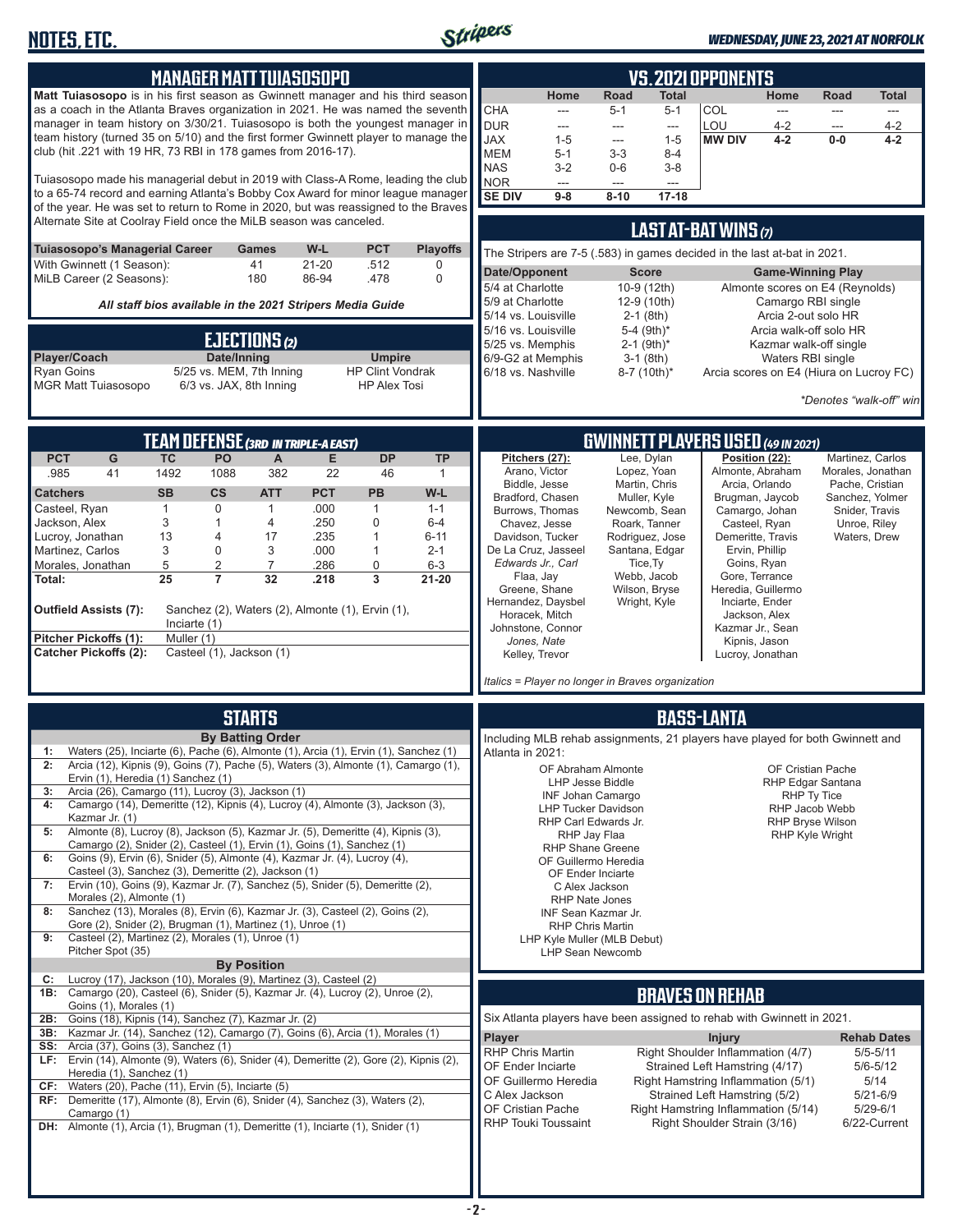# **G1 STARTING PITCHER**



#### *WEDNESDAY, JUNE 23, 2021 AT NORFOLK*

# **19****JOSE RODRIGUEZ**

| <b>B/T:</b> | R/R | <b>BORN:</b> 8/29/95 in Bolivar, Venezuela (Age 25)                  |
|-------------|-----|----------------------------------------------------------------------|
| HT:         | հ-2 | <b>ACQUIRED:</b> Signed by the Atlanta Braves as a minor league free |
| WT:         | 175 | agent (4/21/21)                                                      |

**TONIGHT'S START:** Rodriguez makes his fourth appearance and second start with Gwinnett in game one of a six-game series at Norfolk ... It is his eighth appearance and sixth start overall in 2021 (1-1, 1.78 ERA, .147 BAA, 0.79 WHIP between Double-A Mississippi and Gwinnett) ... Career at the Triple-A level (GWN and Salt Lake), he is 3-3 with a 5.68 ERA, .261 BAA, and 1.51 WHIP in 21 games (3 starts).

*2021 SEASON:* Signed by Atlanta as a minor league free agent on 4/21 ... Officially added to the Gwinnett roster on 5/13 ... Made his Stripers debut on 5/14 vs. Louisville (4.0 IP, 1 H, 1 HR, 1 BB, 3 SO, 46p/30s), pitching in relief of starter **Jasseel De La Cruz** ... Made his first start for the Stripers on 5/20 at Nashville (ND, 3.0 IP, 2 H, 0 R, 3 BB, 6 SO) ... Transferred to Double-A Mississippi on 5/29 and went 1-1 with a 1.61 ERA (4 ER in 22.1 IP) over four starts ... Rejoined Gwinnett on 6/22.

*2020 SEASON:* Was invited to MLB Spring Training for the second straight season with the Los Angeles Angels (1-0, 2.00 ERA, 2 ER in 9.0 IP, 1 BB, 10 SO) ... Spent most of the year at the Angels' Alternate Training Site ... Recalled by the Angels on 8/1 and pitched 1.2 innings (2 H, 0 R, 1 BB, 0 SO) in relief the next day vs. Houston ... Designated for assignment on 8/10 and outrighted back to the Alternate Training Site ... Elected free agency on 10/15.

*2019 SEASON:* Had his contract selected by the Angels on 7/27 and made his MLB debut, going 0-1 with a 2.75 ERA (6 ER in 19.2 IP) in nine games (1 start) ... Pitched 1.2 scoreless innings and struck out two in his debut on 7/27 vs. Baltimore ... Made his lone MLB start on 9/22 at Houston (loss, 2.0 IP, 4 H, 3 ER, 2 HR, 1 BB, 1 SO) ... Also pitched for Double-A Mobile and Triple-A Salt Lake, combining to go 3-3 with a 6.29 ERA (31 ER in 44.1 IP) and two saves in 18 games (2 starts).

*CAREER ACCOLADES:* **2017:** California League Midseason All-Star with Advanced-A Inland Empire 66ers (6-5, 4.70 ERA, 14 GS, 76.2 IP before All-Star break) ... **2016:** Midwest League Midseason All-Star with Class-A Burlington (3-3, 3.36 ERA, 13 GS, 64.1 IP, 52 SO before All-Star break).

|              | <b>RODRIGUEZ'S OVERALL STATS</b> |           |            |         |           |           |     |            |             |
|--------------|----------------------------------|-----------|------------|---------|-----------|-----------|-----|------------|-------------|
| Year         | Team                             | W-L       | <b>ERA</b> | G/GS    | <b>HR</b> | <b>BB</b> | SΟ  | <b>BAA</b> | <b>WHIP</b> |
| 2021         | Mississippi (AA)                 | $1 - 1$   | 1.61       | 4/4     |           | 5         | 27  | .135       | 0.67        |
|              | Gwinnett (AAA)                   | $0 - 0$   | 2.25       | 3/1     | 2         | 4         | 10  | .179       | 1.13        |
| MiLB Career: |                                  | $34 - 40$ | 4.59       | 153/110 | 44        | 187       | 585 | .281       | 1.41        |
| MLB Career:  |                                  | $0 - 1$   | 2.53       | 10/1    | 5         | 12        | 13  | .238       | 1.45        |

| <b>RODRIGUEZ'S 2021 SPLITS (WITH GWINNETT)</b> |                       |           |                           |  |  |  |  |  |  |
|------------------------------------------------|-----------------------|-----------|---------------------------|--|--|--|--|--|--|
| Home:                                          | 0-0, 3.60 ERA (2G)    | Road:     | $0-0$ , $0.00$ ERA $(1G)$ |  |  |  |  |  |  |
|                                                | $0-0, - -$ ERA $(0G)$ | Night:    | 0-0, 2.25 ERA (3G)        |  |  |  |  |  |  |
|                                                | 0-0, 0.00 ERA (1G)    | Reliever: | 0-0, 3.60 ERA (2G)        |  |  |  |  |  |  |
| Day:<br>Starter:<br>Vs. LHB:                   | .250 BAA, 1 HR        | Vs. RHB:  | .150 BAA, 1 HR            |  |  |  |  |  |  |

| <b>RODRIGUEZ VS. NORFOLK</b> |         |            |   |           |     |   |    |           |           |           |
|------------------------------|---------|------------|---|-----------|-----|---|----|-----------|-----------|-----------|
|                              | W-L     | <b>ERA</b> | G | <b>GS</b> | ΙP  | н | ER | <b>HR</b> | <b>BB</b> | <b>SO</b> |
| 2021:                        | 0-0     | $- - -$    |   |           |     |   |    |           |           |           |
| Career:                      | $0 - 0$ | 0.00       |   |           | 0.0 |   |    |           |           |           |

| <b>RODRIGUEZ'S HIGHS &amp; LOWS</b> |                            |                                 |  |  |  |  |  |  |  |
|-------------------------------------|----------------------------|---------------------------------|--|--|--|--|--|--|--|
|                                     | <b>Season</b>              | <b>Career (MiLB and MLB)</b>    |  |  |  |  |  |  |  |
| IIP:                                | $6.0$ (6/11 @ BLX)         | 8.0 (9/2/17, IE @ LAN)          |  |  |  |  |  |  |  |
| Iso:                                | 8 (2x, last: 6/17 vs. BIR) | 13 (8/11/17, IE vs. RC)         |  |  |  |  |  |  |  |
| BB:                                 | $3(5/20 \text{ @ NASA})$   | 5 (2x, last: 8/22/17, IE @ LAN) |  |  |  |  |  |  |  |
| Iн:                                 | 4 (6/5 @ PNS)              | 13 (6/10/18, MOB vs. JXN)       |  |  |  |  |  |  |  |
| <b>IER:</b>                         | $3(6/5)$ ( $\odot$ PNS)    | 9 (2x, last: 8/22/17, IE @ LAN) |  |  |  |  |  |  |  |
| Low-Hit CG:                         |                            | Never                           |  |  |  |  |  |  |  |
| Low-ER CG:                          |                            | Never                           |  |  |  |  |  |  |  |

|             | <b>RODRIGUEZ'S 2021 STARTS (ALL LEVELS)</b> |               |           |  |  |    |           |           |           |       |                          |              |                                                  |
|-------------|---------------------------------------------|---------------|-----------|--|--|----|-----------|-----------|-----------|-------|--------------------------|--------------|--------------------------------------------------|
| <b>Team</b> | Date/Opp.                                   | <b>Result</b> | <b>IP</b> |  |  | ER | <b>HR</b> | <b>BB</b> | <b>SO</b> | NP-S  | Opp. Starter             | <b>Final</b> | <b>Notes</b>                                     |
| <b>GWN</b>  | 5/20 at NAS                                 | <b>ND</b>     | 3.0       |  |  |    |           |           |           | 56-36 | Eric Lauer               | L. 1-3       | First career start for Gwinnett                  |
| <b>MIS</b>  | 5/30 vs. MTG                                | ND.           | 5.0       |  |  |    |           |           |           | 69-49 | Tobias Mvers             | W. 2-1       | Left with 1-0 lead, MIS won in 10 innings.       |
| <b>MIS</b>  | 6/5 at PNS                                  | ∟. 0-1        | 5.2       |  |  |    |           |           |           | 79-54 | Max Meyer                | L. 1-4       | Three of four hits allowed went for extra bases. |
| <b>MIS</b>  | $6/11$ at BLX                               | <b>ND</b>     | 6.0       |  |  |    |           |           |           | 86-61 | Jesus Castillo           | $L.3 - 4$    | Run scored on passed ball, double play.          |
| <b>MIS</b>  | 6/17 vs. BIR                                | W. 1-1        | 52        |  |  |    |           |           |           | 84-60 | <b>Blake Battenfield</b> | W. 7-1       | First win since 8/1/19 with Salt Lake (vs. OKC). |

|                     | <b>STRIPERS STARTING PITCHERS</b> |            |           |    |                 |                       |                                                                       |  |
|---------------------|-----------------------------------|------------|-----------|----|-----------------|-----------------------|-----------------------------------------------------------------------|--|
| <b>Pitcher</b>      | W-L                               | <b>ERA</b> | <b>GS</b> | QS | <b>Team W-L</b> | <b>Run Support</b>    | <b>Last Gwinnett Start</b>                                            |  |
| Davidson, Tucker    | $2 - 1$                           | 0.90       |           |    | $2 - 1$         | 5.33 RPG (16 Tot.)    | 5/23 at NAS (L): 6.0 IP, 1 H, 1 R, 1 ER, 1 BB, 9 SO, 1 HR (82p/51s)   |  |
| De La Cruz, Jasseel | $0 - 2$                           | 6.33       |           |    | $3 - 4$         | 2.00 RPG (14 Tot.)    | 6/18 vs. NAS (ND): 3.1 IP, 6 H, 6 R, 6 ER, 2 BB, 3 SO, 2 HR (73p/44s) |  |
| Johnstone, Connor   | $1 - 5$                           | 6.75       | 9         |    | $3-6$           | 2.22 RPG (20 Tot.)    | 6/20 vs. NAS (L): 2.0 IP, 4 H, 3 R, 3 ER, 0 BB, 2 SO, 1 HR (34p/23s)  |  |
| Muller, Kyle        | $2 - 1$                           | 4.60       |           |    | $6 - 1$         | 4.71 RPG (33 Tot.)    | 6/9-G2 at MEM (ND): 6.0 IP, 1 H, 1 R, 1 ER, 2 BB, 6 SO (88p/53s)      |  |
| Rodriguez, Jose     | $0-0$                             | 0.00       |           |    | $0 - 1$         | $0.00$ RPG $(0$ Tot.) | 5/20 at NAS (ND): 3.0 IP, 2 H, 0 R, 3 BB, 6 SO (56p/36s)              |  |
| Wilson, Bryse       | $4 - 1$                           | 4.36       | 6         |    | $5 - 1$         | 3.50 RPG (21 Tot.)    | 6/15 vs. NAS (W): 6.0 IP, 6 H, 1 R, 1 ER, 1 BB, 9 SO, 1 HB (86p/57s)  |  |
| Wright, Kyle        | 1-2                               | 3.76       | 8         |    | $2 - 6$         | 1.63 RPG (13 Tot.)    | 6/17 vs. NAS (ND): 5.0 IP, 6 H, 1 R, 1 ER, 4 BB, 5 SO, 1 WP (87p/47s) |  |
| Total:              | $10 - 12$                         | 4.48       | 41        |    | $21 - 20$       | 2.85 RPG (117 Tot.)   |                                                                       |  |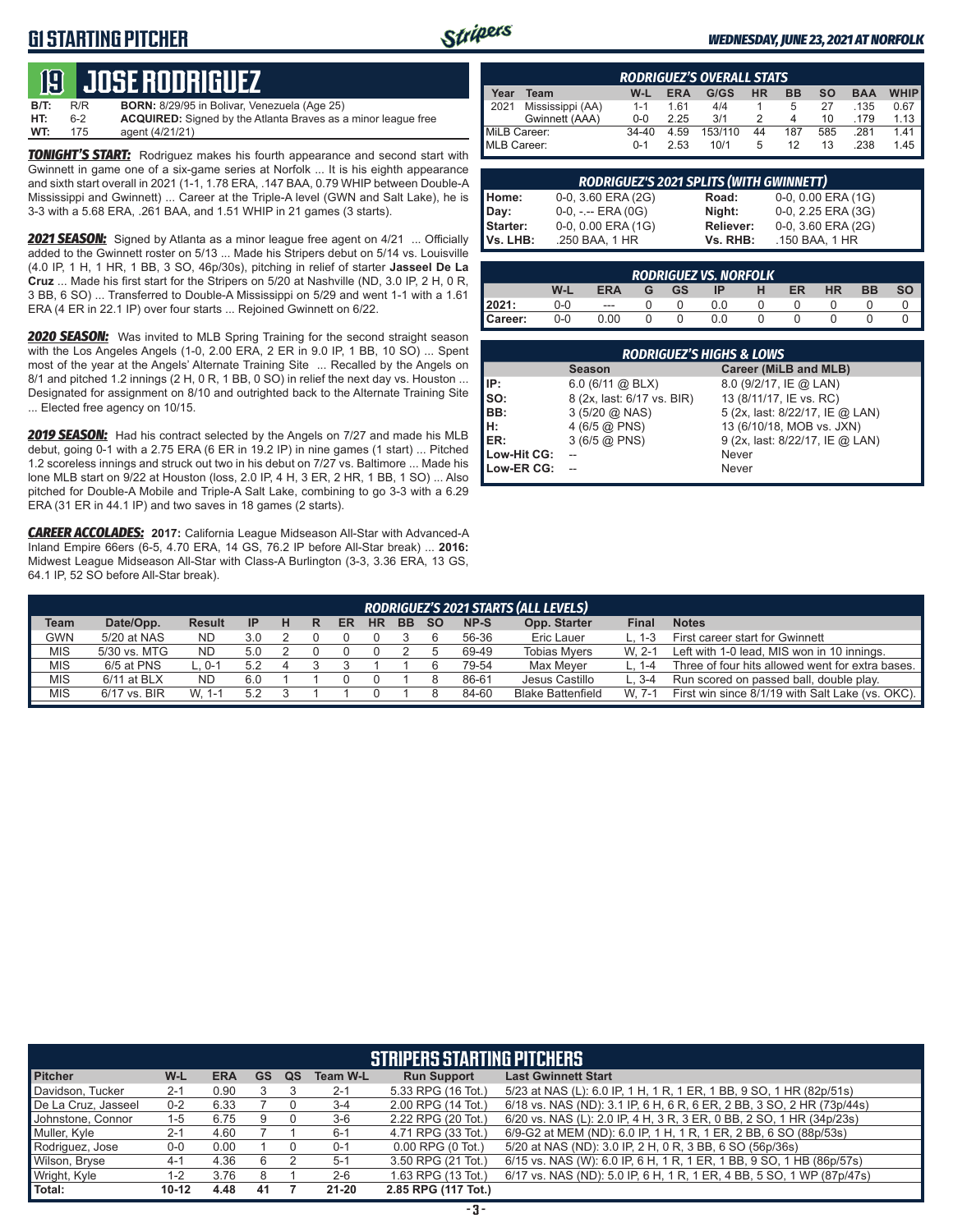# **G2 STARTING PITCHER**



**BIO ON PAGE 63 OF MEDIA GUIDE**

#### *WEDNESDAY, JUNE 23, 2021 AT NORFOLK*

# **51****CONNOR JOHNSTONE**

**B/T:** R/R **BORN:** 10/4/94 in San Diego, CA (Age 26)<br>**HT:** 6-1 **ACQUIRED:** Braves' 21st round selection i **HT:** 6-1 **ACQUIRED:** Braves' 21st round selection in the 2017 June draft out of Wake Forest University (Winston-Salem, NC)

*TONIGHT'S START:* Johnstone makes his fifth start in a 14-day span in game two of a six-game series at Norfolk ... It is his 12th appearance (10th start) of the season, and 24th career appearance (14th start) with Gwinnett dating back to 2018 (5-5, 5.24 ERA, .269 BAA, 1.27 WHIP) ... Entering 6/23, he is tied for the Triple-A East lead in starts (9) ... All-time as a starter, he is 6-9 with a 4.57 ERA in 31 games.

*2021 SEASON:* After beginning the year at the Alternate Training Site in April, was part of Gwinnett's Opening Night roster for the second time in his career (also in 2019) ... Made his season debut in relief on 5/4 at Charlotte, pitching 3.0 scoreless, one-hit innings (0 BB, 1 SO, 27 pitches, 18 strikes) ... Allowed just one hit over 5.0 IP for the win in his first start of the year on 5/8 at Charlotte ... Opened the season with 8.0 scoreless innings (2 H, 0 BB, 6 SO) over his first two outings ... On 6/10 at Memphis, tossed 2.0 innings as the first of six pitchers to combine on a two-hit shutout.

*2020 SEASON:* Despite being selected as a non-roster invitee to Atlanta Braves Spring Training for the first time in his career, he was not included on the Braves' 60 man player pool in June and did not play.

*LOCAL PRODUCT:* Played baseball at Roswell High School, approximately 25 miles west of Coolray Field ... Named First Team All-Region in 2012 (1.97 ERA).

*CAREER ACCOLADES:* **2018:** In his first full season, went 3-3 with a 3.30 ERA, .238 BAA, 1.20 WHIP, and two saves in 30 games (12 starts) between Advanced-A Florida, Double-A Mississippi, and Triple-A Gwinnett ... Went 2-0 with a 4.50 ERA in five games (4 starts) during his Triple-A debut ... **2019:** Went 7-4 with a 4.24 ERA and one save in 35 games (7 starts) between Mississippi and Gwinnett ... Played for Scottsdale of the Arizona Fall League (2-3, 3.27 ERA in 6 starts).

|              | <b>IOHNSTONE'S OVERALL STATS</b> |           |            |       |    |           |           |            |             |
|--------------|----------------------------------|-----------|------------|-------|----|-----------|-----------|------------|-------------|
| Year         | Team                             | W-L       | <b>ERA</b> | G/GS  | HR | <b>BB</b> | <b>SO</b> | <b>BAA</b> | <b>WHIP</b> |
| 2021         | Gwinnett (AAA)                   | $1 - 5$   | 5.85       | 11/9  | 5  |           | 24        | .273       | 1.08        |
| MiLB Career: |                                  | $12 - 13$ | 4 15       | 79/31 | 21 | 56        | 164       | .268       | 1.29        |
| MLB Career:  |                                  | $0 - 0$   | ---        | n/n   |    |           |           | ---        |             |

| JOHNSTONE'S 2021 SPLITS (WITH GWINNETT) |                     |           |                    |  |  |  |  |  |  |
|-----------------------------------------|---------------------|-----------|--------------------|--|--|--|--|--|--|
| Home:                                   | 0-4, 11.57 ERA (5G) | Road:     | 1-1, 1.47 ERA (6G) |  |  |  |  |  |  |
| Day:                                    | 0-1, 9.00 ERA (2G)  | Niaht:    | 1-4, 5.40 ERA (9G) |  |  |  |  |  |  |
| Starter:                                | 1-5, 6.75 ERA (9G)  | Reliever: | 0-0, 0.00 ERA (2G) |  |  |  |  |  |  |
| Vs. LHB:                                | .347 BAA, 3 HR      | Vs. RHB:  | .222 BAA, 2 HR     |  |  |  |  |  |  |

|                | <b>IOHNSTONE VS. NORFOLK</b> |            |   |    |     |              |    |    |    |           |
|----------------|------------------------------|------------|---|----|-----|--------------|----|----|----|-----------|
|                | W-L                          | <b>ERA</b> | G | GS | ΙP  | н            | ER | HR | BB | <b>SO</b> |
| 2018:          | $1 - 0$                      | 4.50       |   |    | 8.0 |              |    |    | 4  | 4         |
| <b>2019:</b>   | $0 - 0$                      | 16.20      |   |    | 1.2 | 5            | 3  |    |    |           |
| 12021:         | 0-0                          | $---$      | Ω | 0  | 0.0 | $\mathbf{I}$ |    |    |    | O         |
| <b>Career:</b> | $1 - 0$                      | 6.52       | 3 |    | 92  | 12           |    |    | 4  | 5         |

|             | <b>JOHNSTONE'S HIGHS &amp; LOWS</b> |                                    |  |  |  |  |  |  |  |
|-------------|-------------------------------------|------------------------------------|--|--|--|--|--|--|--|
|             | <b>Season</b>                       | Career (MiLB and MLB)              |  |  |  |  |  |  |  |
| IP:         | 5.0 (2x, last: 5/22 @ NAS)          | 7.0 (8/17/18, FLA @ LAK)           |  |  |  |  |  |  |  |
| SO:         | $5(5/8)$ $\omega$ CLT)              | 6 (3x, last: 8/18/19, MIS vs. PNS) |  |  |  |  |  |  |  |
| BB:         | 1 (2x, last: 6/16 vs. NAS)          | 3 (3x, last: 8/18/19, MIS vs. PNS) |  |  |  |  |  |  |  |
| н:          | 8 (6/4 vs. JAX)                     | 11 (8/13/19, MIS vs. BIR)          |  |  |  |  |  |  |  |
| ER:         | 5 (2x, last: 5/29 vs. MEM)          | 6 (8/13/19, MIS vs. BIR)           |  |  |  |  |  |  |  |
| Low-Hit CG: |                                     | None                               |  |  |  |  |  |  |  |
| Low-ER CG:  |                                     | None                               |  |  |  |  |  |  |  |

|             | JOHNSTONE'S 2021 STARTS (ALL LEVELS) |               |                |   |   |    |    |           |           |       |                           |              |                                                |
|-------------|--------------------------------------|---------------|----------------|---|---|----|----|-----------|-----------|-------|---------------------------|--------------|------------------------------------------------|
| <b>Team</b> | Date/Opp.                            | <b>Result</b> | IP             | н | R | ER | HR | <b>BB</b> | <b>SO</b> | NP-S  | Opp. Starter              | <b>Final</b> | <b>Notes</b>                                   |
| GWN         | 5/8 at CLT                           | W. 1-0        | 5.0            |   |   |    |    |           |           | 58-37 | Matt Tomshaw              | W. 7-3       | Faced minimum through 5.0 innings.             |
| GWN         | 5/13 vs. LOU                         | L. 1-1        | 4 <sub>c</sub> |   |   |    |    |           |           | 63-43 | <b>Vladimir Gutierrez</b> | $L.7-8$      | First career Triple-A loss (had been 5-0).     |
| <b>GWN</b>  | 5/22 at NAS                          | $L. 1-2$      | 5.0            |   |   |    |    |           |           | 54-38 | Zack Godlev               | L. 1-2       | Both runs scored on Jace Peterson homer.       |
| <b>GWN</b>  | 5/29 vs. MEM                         | $L. 1-3$      | 4.0            |   |   |    |    |           |           | 66-45 | <b>Andrew Miller</b>      | $L.3-8$      | Streak of 19.1 IP without a walk ended in 2nd. |
| <b>GWN</b>  | $6/4$ vs. JAX                        | L. $1-4$      | 2.0            | 8 |   |    |    |           |           | 39-28 | <b>Braxton Garrett</b>    | $L.0-5$      | Shortest start since 7/6/17 (with Danville).   |
| <b>GWN</b>  | $6/10$ at MEM                        | <b>ND</b>     | 2.0            |   |   |    |    |           |           | 27-19 | Thomas Parsons            | W. 11-0      | Combined with 5 pitchers on 2-hit shutout.     |
| GWN         | 6/13 at MEM                          | <b>ND</b>     | 2.0            |   |   |    |    |           |           | 26-20 | Bernardo Flores Jr.       | $L.6-7$      | Second spot start in a four-day span.          |
| <b>GWN</b>  | 6/16 vs. NAS                         | <b>ND</b>     | 2.0            |   |   |    |    |           |           | 27-18 | Thomas Jankins            | W. 9-3       | Third spot start in a seven-day span.          |
| GWN         | 6/20 vs. NAS                         | $L. 1-5$      | 2.0            |   |   |    |    |           |           | 34-23 | Angel Perdomo             | $L. 2-6$     | Fourth spot start in an 11-day span.           |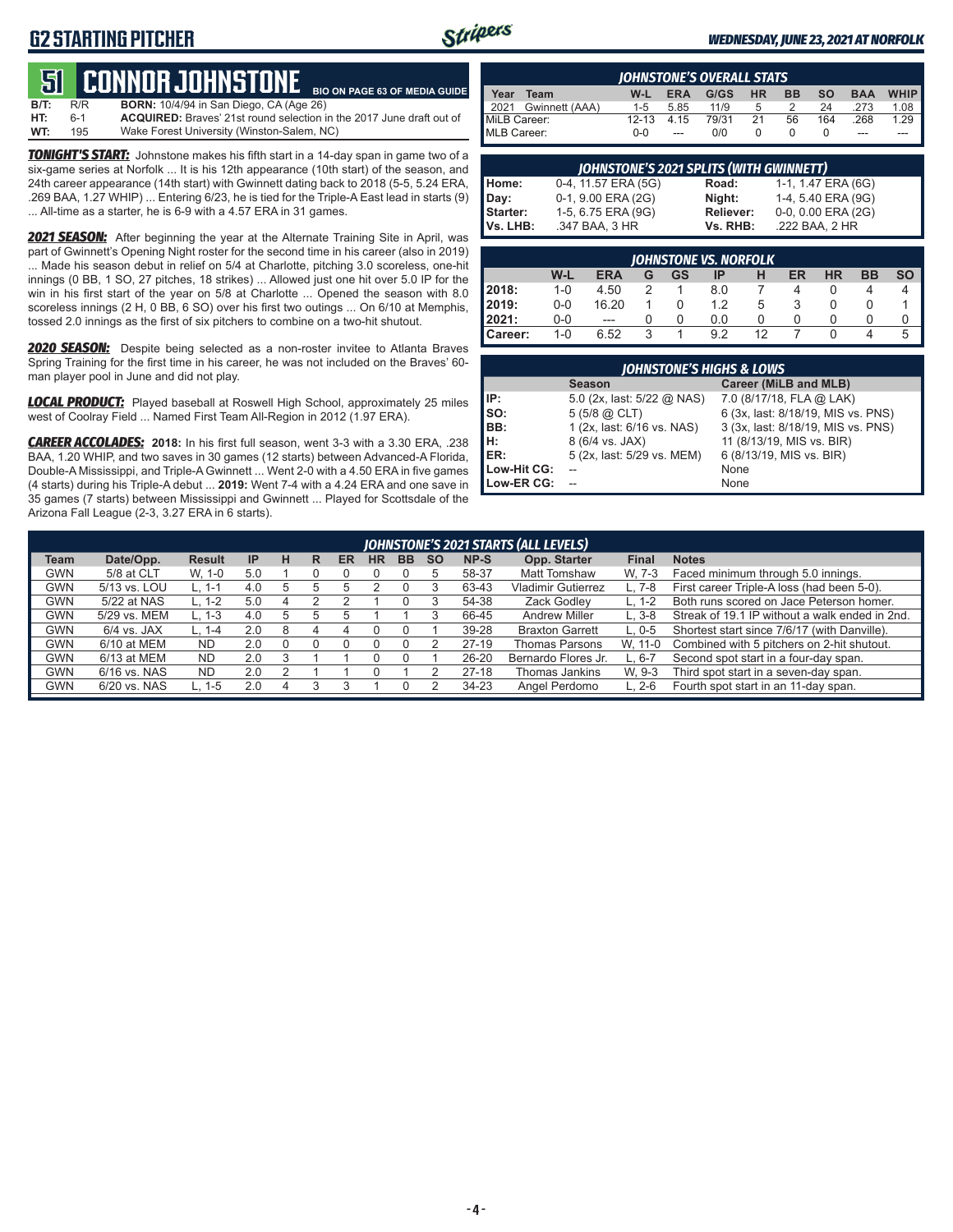# **BULLPEN**



| <b>RELIEF SUMMARY (CURRENT STRIPERS ONLY)</b> |         |            |    |           |                          |               |              |                                                                  |                         |
|-----------------------------------------------|---------|------------|----|-----------|--------------------------|---------------|--------------|------------------------------------------------------------------|-------------------------|
| <b>Pitcher</b>                                | $W-L$   | <b>ERA</b> | G  | <b>GF</b> | <b>HLD</b>               | <b>SV/OPP</b> | <b>IR/RS</b> | <b>Last Gwinnett Relief Outing</b>                               | <b>Scoreless Streak</b> |
| Arano. Victor                                 | $0 - 1$ | 3.60       | 11 | 4         |                          | 1/3           | 0/0          | 6/17 vs. NAS (H): 1.0 IP, 0 H, 0 R, 0 BB, 3 SO (20p/12s)         | 1G (1.0 IP)             |
| Biddle, Jesse (L)                             | $0 - 1$ | 3.24       | 8  |           | $\overline{\phantom{0}}$ | 0/1           | 2/0          | 6/20 vs. NAS: 1.0 IP, 1 H, 1 R, 1 ER, 0 BB, 0 SO, 1 HR (14p/9s)  | $-2G$                   |
| Bradford, Chasen                              | $2 - 0$ | 3.10       | 13 |           |                          | 0/1           | 2/2          | 6/20 vs. NAS: 1.0 IP, 2 H, 2 R, 2 ER, 2 BB, 0 SO, 1 HR (21p/11s) | $-3G$                   |
| Burrows, Thomas (L)                           | $1 - 0$ | 4.20       | 11 |           | 3                        | 0/0           | 4/0          | 6/20 vs. NAS: 1.0 IP, 0 H, 0 R, 0 BB, 2 SO (13p/10s)             | 1G (1.0 IP)             |
| Chavez, Jesse                                 | $1 - 0$ | 2.25       | 13 | 8         |                          | 2/3           | 0/0          | 6/18 vs. NAS: 2.0 IP, 1 H, 0 R, 0 BB, 5 SO (23p/20s)             | 4G (6.0 IP)             |
| De La Cruz, Jasseel                           | $0 - 0$ | 5.40       | 2  |           | ٠                        | 0/0           | 0/0          | 5/11 vs. LOU: 1.0 IP, 0 H, 0 R, 0 BB, 1 SO (9p/7s)               | 1G (1.0 IP)             |
| Flaa, Jay                                     | $0 - 1$ | 0.00       | 9  | 4         |                          | 0/0           | 2/0          | 6/20 vs. NAS: 1.0 IP, 0 H, 0 R, 2 BB, 1 SO (23p/12s)             | 2G (2.0 IP)             |
| Horacek, Mitch (L)                            | $1 - 1$ | 5.68       | 6  |           | ۰                        | 0/0           | 0/0          | 6/18 vs. NAS: 1.0 IP, 0 H, 0 R, 0 BB, 1 SO (14p/9s)              | 1G (1.0 IP)             |
| Johnstone, Connor                             | $0 - 0$ | 0.00       |    |           |                          | 0/0           | 5/3          | 5/18 at NAS: 1.1 IP, 0 H, 0 R, 0 BB, 1 SO (14p/11s)              | 2G (4.1 IP)             |
| Kelley, Trevor                                | $0 - 1$ | 2.31       | 11 | 6         |                          | 0/1           | 4/1          | 6/20 vs. NAS: 1.0 IP, 0 H, 0 R, 2 BB, 1 SO (16p/6s)              | 4G (4.0 IP)             |
| Lee, Dylan (L)                                | $1 - 0$ | .62        | 11 |           | $\mathfrak{p}$           | 0/0           | 3/0          | 6/18 vs. NAS: 1.2 IP, 1 H, 0 R, 0 BB, 0 SO (18p/12s)             | 3G (4.0 IP)             |
| Lopez, Yoan                                   | $2 - 1$ | 2.45       |    |           |                          | 0/1           | 2/2          | 6/18 vs. NAS (W): 1.0 IP, 2 H, 1 R, 0 ER, 0 BB, 1 SO (14p/10s)   | $-1G$                   |
| Roark. Tanner                                 | $1 - 1$ | 3.06       | 8  |           |                          | 0/1           | 0/0          | 6/20 vs. NAS: 2.0 IP, 1 H, 0 R, 1 BB, 5 SO (31p/23s)             | 5G (11.0 IP)            |
| Webb, Jacob                                   | $0 - 0$ | 3.18       | 6  | 5         | $\overline{\phantom{a}}$ | 1/1           | 0/0          | 6/13 at MEM: 0.2 IP, 0 H, 2 R, 2 ER, 3 BB, 0 SO, 2 WP (29p/15s)  | $-1G$                   |

|                                      | <b>STRIPERS PITCHING BREAKDOWN</b> |            |                              |      |                                   |       |                      |           |            |  |
|--------------------------------------|------------------------------------|------------|------------------------------|------|-----------------------------------|-------|----------------------|-----------|------------|--|
|                                      | W-L                                | <b>ERA</b> | IP -                         | R ER |                                   | HR -  | <b>BB</b>            | <b>SO</b> | <b>BAA</b> |  |
| <b>Starters:</b> 10-12 4.48 180.2 95 |                                    |            |                              |      |                                   | 90 23 |                      | 66 190    | .258       |  |
| Relievers:                           | 11-8 3.07 182.0 71                 |            |                              |      |                                   |       | 62  19  66  206  220 |           |            |  |
| l Total:                             | 21-20 3.77                         |            | 362.2 166 152 42 132 396 240 |      |                                   |       |                      |           |            |  |
| <b>Saves/Opp:</b> 4/14 (28.6%)       |                                    |            |                              |      | Holds: 16 IR/Scored: 29/8 (27.6%) |       |                      |           |            |  |

*PITCHING BY MONTH* **W-L ERA IP R ER HR BB SO BAA May:** 14-10 3.50 211.0 90 82 28 65 240 .222 **June:** 7-10 4.15 151.2 76 70 14 67 156 .264 **July: August: September:**

| <b>SCORELESS INNINGS STREAKS (10-PLUS INNINGS)</b> |         |                       |                       |  |  |  |  |
|----------------------------------------------------|---------|-----------------------|-----------------------|--|--|--|--|
| <b>Pitcher</b>                                     | Length  | <b>Dates</b>          | <b>Stats</b>          |  |  |  |  |
| <b>Bradford</b>                                    | 16.0 IP | 5/7-6/13 (10G)        | 1-0, 6 H, 3 BB, 12 SO |  |  |  |  |
| Wright                                             | 120IP   | $5/25 - 6/5$ (3GS)    | 1-0, 11 H, 3 BB, 8 SO |  |  |  |  |
| Roark                                              | 11 0 IP | $6/4$ -Current $(5G)$ | 1-0, 8 H, 4 BB, 11 SO |  |  |  |  |

# **VICTOR ARANO - RHP - #54**

- **• 2021 with GWN: 5/14 vs. LOU:** Locked down GWN's first save of 2021 (1.0 IP, 1 H). **• 2021 with ATL:** Recalled on 5/8, but did not pitch ... Optioned on 5/10 ... DFA'd and outrighted to Gwinnett on 6/6.
- **• Spring Training:** 0-1, 34.71 ERA, .538 BAA, 1 SV in 3G with Atlanta.
- **• 2020:** Was a member of Philadelphia's 60-man player pool, but spent the entire year at the Alternate Site in Lehigh Valley ... DFA'd by the Phillies on 1/18.
- **• 2019:** Limited to just 6G with Triple-A Lehigh Valley (2-0, 0.00 ERA in 3G) and Philadelphia (1-0, 3.86 ERA in 3G) ... Was on injured list from 4/20-end of season (right elbow inflammation).
- **• Acquired:** Claimed off waivers from Philadelphia (1/22/21) ... Originally signed by the Los Angeles Dodgers as a non-drafted free agent (4/4/13).
- **• MLB Career:** 3-2, 2.65 ERA, .224 BAA, 3 SV in 73G with Philadelphia (2017-19).

### **JESSE BIDDLE - LHP - #48**

- **• 2021 with GWN: 5/22-6/13:** Posted a 1.50 ERA (1 ER in 6.0 IP) over 6 outings.
- **• 2021 with ATL:** Had his contract selected on 4/17, pitched in 8G with the Braves
- (0-0, 8.44 ERA, 10 ER in 10.2 IP) ... DFA'd on 5/17, outrighted to Gwinnett on 5/19. **• Spring Training:** 0-0, 3.00 ERA, .257 BAA, 2 SV in 9G with Cincinnati ... Released on 3/26 after re-signing as MiLB FA on 12/11/20.
- **• 2020:** Opened the year at Cincinnati's Alternate Training Site ... Contract selected on 8/25 (0-0, 0.00 ERA, 0 ER in 0.2 IP in 1G) ... Placed on 10-day injured list on 8/29 (left shoulder impingement) and missed the remainder of the year.
- **• Acquired:** MiLB FA (4/2/21) ... Originally Philadelphia's 1st-round pick (27th overall) in 2010 out of Germantown Friends High School (Philadelphia, PA).
- **• MLB Career:** 6-2, 5.07 ERA, .261 BAA, 1 SV in 99G with ATL (2018-19, 2021), SEA (2019), TEX (2019), CIN (2020).

### **CHASEN BRADFORD - RHP - #28**

- **• 2021 with GWN: 5/7-6/13:** Posted a team-best 16.0-inning scoreless streak over 10G (6 H, 3 BB, 12 SO) ... **5/15 vs. LOU:** Earned first win (2.0 IP, 1 H, 0 R, 2 SO). **• Spring Training:** Did not pitch in Atlanta's MLB camp.
- **• 2020:** Re-signed by Seattle to an MiLB deal on 1/15, but was not included on the Mariners' 60-man player pool ... Did not play.
- **• 2019:** Split time between Seattle (0-0, 4.86 ERA, 1 SV in 12G) and Triple-A Tacoma (0-0, 6.75 ERA, 1 SV in 5G).
- **• Acquired:** MiLB FA (3/15/21) ... Originally the New York Mets' 35th round pick in 2011 out of the University of Central Florida.
- **• MLB Career:** 7-0, 3.89 ERA, .253 BAA, 1 SV in 86G with NYM, SEA (2017-19).

# **THOMAS BURROWS - LHP - #49**

- **• 2021 with GWN: 5/26 vs. MEM:** Earned his first win (1.0 IP, 0 H, 0 R, 2 SO).
- **• MLB.com Prospect Rankings:** #21 (Braves Top 30).
- **• Spring Training:** 0-1, 6.75 ERA, .222 BAA, 0 SV in 4G with Atlanta.
- **• 2020:** Was an NRI to Spring Training, but not included on 60-man player pool. **• 2019:** Went 2-4 with a 4.42 ERA, .221 BAA, and 7 saves (7-for-9) in 43G between Double-A Mississippi and Gwinnett ... Stranded 16 of 17 inherited runners with the
- Stripers (94.1%) ... Won Atlanta's Bill Lucas Award for community service. **• Acquired:** Via trade with Seattle (1/11/17) ... Originally the Mariners' 4th-round pick in 2016 out of the University of Alabama.

### **JESSE CHAVEZ - RHP - #40**

- **• 2021 with GWN:** I**n last 4G since 6/9, has 2 SV (2-for-2) and a 0.00 ERA (6.0 IP, 3 H, 2 BB, 11 SO)** ... **5/25 vs. MEM:** Earned first win despite a blown save (2.0 IP, 2 H, 1 ER, 1 BB, 4 SO in 2-1 walk-off win).
- **• Spring Training:** 0-0, 14.54 ERA, .429 BAA, 0 SV in 5G with the Los Angeles Angels ... Released on 3/25.
- **• 2020:** Logged 18G with Texas, going 0-0 with a 6.88 ERA and .303 BAA.
- **• 2019:** In 48G (9 starts) with Texas, went 3-5 with a 4.85 ERA, .267 BAA, and 1 save. **• Acquired:** MiLB FA (4/17/21) ... Originally Texas's 42nd round pick in 2002 out of Riverside Community College (Riverside, CA).
- **• MLB Career:** 41-58, 4.52 ERA, .266 BAA, 8 SV in 481G with PIT, ATL, KC, TOR, OAK, LAD, LAA, TEX, CHC (2008-20) ... Made his lone MLB Postseason appearance with the Cubs in 2018 NL Wild Card Game (1.0 IP, 1 H, 0 R, 0 SO).

# **JAY FLAA - RHP - #45**

- **• 2021 with GWN: Has not allowed an ER over 9G (1 R in 9.0 IP, 6 H, 7 BB, 15 SO)**.
- **• 2021 with ATL:** From 5/23-5/30, went 0-0 with a 27.00 ERA (4 ER in 1.1 IP) in 1G. **• 2021 with BAL:** Contract selected by Baltimore on 4/26 and made his MLB debut on 4/27 vs. the NY Yankees (1.1 IP, 2 BB, 1 SO, struck out Aaron Judge) ... Optioned on
- 4/28, appeared in 1G with Triple-A Norfolk (0-0, 16.20) ... DFA'd on 5/8.
- **• Spring Training:** 0-0, 3.38 ERA, .200 BAA, 0 SV in 3G with Baltimore.
- **• 2020:** Was not on Baltimore's 60-man player pool, did not play.
- **• 2019:** Went 2-5 with a 4.69 ERA, .256 BAA, and 5 SV in 40G (3 starts) between Double-A Bowie and Norfolk (2-3, 5.24 ERA, 4 SV in 29G during Triple-A debut).
- **• Acquired:** Claimed off waivers from Baltimore (5/11/21) ... Originally the Orioles' 6th-round pick in 2015 out of North Dakota State University (Fargo, ND).
- **• MLB Career:** 0-0, 13.50 ERA, .300 BAA in 2G with Baltimore, Atlanta (2021).

### **MITCH HORACEK - LHP - #59**

- **• 2020 with GWN: 5/14 vs. LOU:** Earned his first win as a Striper (1.0 IP, 1 H, 0 R) ... Was on the Development List from 5/25-5/30 and 6/2-6/15.
- **• Spring Training:** Did not pitch in Atlanta's MLB camp.
- **• 2020:** Signed with Minnesota, but was not on the Twins' 60-man player pool.
- **• 2019:** Pitched for both Double-A Hartford (4-0, 2.48 ERA in 34G) and Triple-A
- Albuquerque (1-1, 18.75 ERA in 12G) in the Colorado Rockies organization. **• Acquired:** MiLB FA (3/25/21) ... Originally Baltimore's 9th-round pick in 2013 out of Dartmouth College (Hanover, NH).

### **TREVOR KELLEY - RHP - #43**

- **• 2021 with GWN: 5/12-5/23:** Did not allow a run over 3.2 IP in his first 4G.
- **• Spring Training:** Did not pitch in Chicago Cubs' MLB camp ... Released on 4/23. **• 2020:** Pitched in 4G with Philadelphia, going 0-0 with a 10.80 ERA ... Outrighted on
- 8/14 and spent the rest of the season at the Phillies Alternate Site.
- **• 2019:** In 52G with Triple-A Pawtucket, went 5-5 with a 1.79 ERA, .216 BAA, and 12 SV ... Was an International League Midseason and Postseason All-Star and a *Baseball America* Triple-A All-Star ... Led IL in appearances and was T-1st in saves ... Made MLB debut on 7/2 at Toronto and logged 10G with Boston (0-3, 8.64 ERA).
- **• Acquired:** MiLB FA (4/28/21) ... Originally Boston's 36th-round pick in 2015 out of the University of North Carolina at Chapel Hill.
- **• MLB Career:** 0-3, 9.26 ERA, .347 BAA, 0 SV in 14G with BOS (2019), PHI (2020).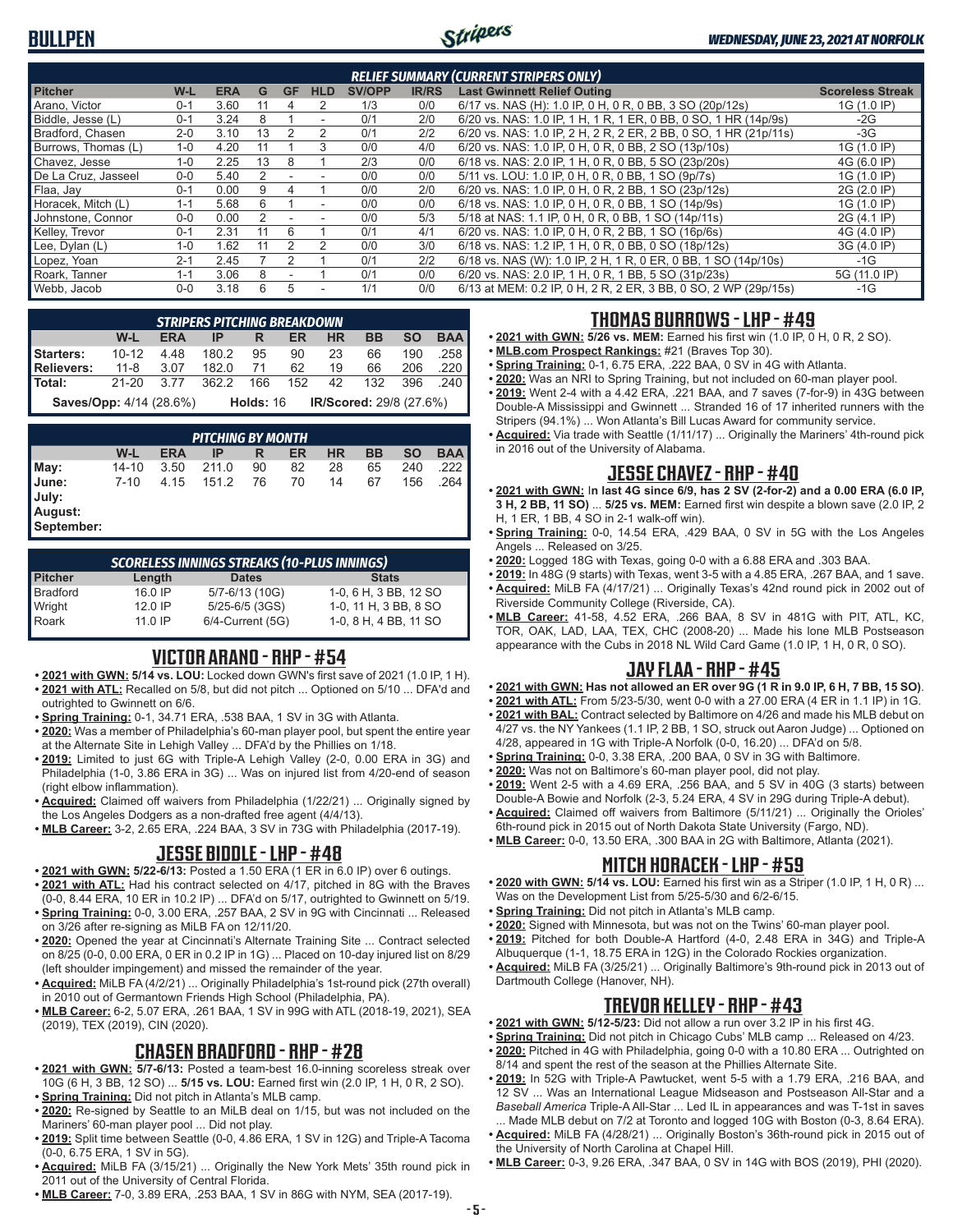# **BULLPEN**

#### **DYLAN LEE - LHP - #58**

- **• 2021 with GWN: Has a 1.00 ERA (1 ER in 9.0 IP) and .188 BAA over his last 7G since 5/26** ... **5/4 at CLT:** Earned the win in his Stripers' debut (2.0 IP, 1 H, 1 R, 0 ER, 0 BB, 3 SO in 10-9 win in 12 innings) ... **6/11 at MEM:** Recorded his first pro hit, a double (1-for-2, R).
- **• Spring Training:** 0-0, 0.00 ERA, 0 SV in 2G with Miami ... Released on 3/29.
- **• 2020:** Was a non-roster invite to Marlins Spring Training, but was not on Miami's 60-man player pool ... Did not play.
- **• 2019:** Logged 45G between Double-A Jacksonville (0-3, 1.91 ERA, .176 BAA, 13 SV in 32G) and Triple-A New Orleans (1-3, 4.71 ERA, .329 BAA, 0 SV in 13G).
- **• Acquired:** MiLB FA (4/15/21) ... Originally Miami's 10th-round pick in 2016 out of Cal State Fresno (Fresno, CA).

#### **YOAN LOPEZ - RHP - #55**

- **• 2021 with GWN:** Has earned both of his wins with the Stripers in extra innings, 6/9- G2 at MEM (1.0 IP, 1 H, 0 R in 3-1 win in 8 innings) and 6/18 vs. NAS (1.0 IP, 2 H, 1 R, 0 ER, 1 SO in 8-7 win in 10 innings).
- **• 2021 with ARI:** Began the season on Arizona's Opening Day roster ... In 2 stints, went 0-0 with a 6.57 ERA (9 ER in 12.1 IP) and 0 SV (0-for-3) in 13G ... DFA'd on 5/20, traded to Atlanta on 5/22 and optioned to Gwinnett.
- **• Spring Training:** 1-0, 4.91 ERA, .214 BAA, 0 SV in 8G with Arizona.
- **• 2020:** In 20G with Arizona, went 0-1 with a 5.95 ERA, .269 BAA, and 2 holds.
- **• 2019:** Set MLB career highs in G (70) and holds (21), going 2-7 with a 3.41 ERA, .232 BAA, and 1 SV (1-for-4) with the D-backs.
- **• Acquired:** Via trade with Arizona in exchange for CF Deivi Estrada (5/22/21) ... Originally signed by the D-backs as a NDFA out of Cuba (1/16/15).
- **• MLB Career:** 2-8, 4.25 ERA, .252 BAA, 1 SV in 113G with Arizona (2018-21)

#### **TANNER ROARK - RHP - #57**

- **• 2021 with GWN: Has 11.0 scoreless IP over his last 5G since 6/4 (8 H, 4 BB, 11 SO, .205 BAA)** ... **5/23 at NAS:** Struck out 3 over 1.0 IP in his Stripers debut ... **6/10 at MEM:** Tossed 2.0 innings in relief (1 H, 0 R, 1 BB, 1 SO) for first Gwinnett win.
- **• 2021 with TOR:** Was on Toronto's Opening Day roster, went 0-1 with a 6.43 ERA in 3G (1 start) ... Released by the Blue Jays on 5/3.
- **• Spring Training:** 2-1, 8.44 ERA, .295 BAA in 4 starts with Toronto.
- **• 2020:** Made 11 starts with the Blue Jays, going 2-3 with a 6.80 ERA and .309 BAA.
- **• 2019:** Went 10-10 with a 4.35 ERA and .275 BAA in 31 starts with CIN and OAK.
- **• Acquired:** MiLB FA (5/10/21) ... Originally Texas's 25th-round pick in 2008 out of the University of Illinois at Urbana-Champaign.
- **• MLB Career:** 76-68, 3.85 ERA, .254 BAA, 1 SV in 227G (184 starts) with WSH, CIN, OAK, TOR (2013-21) ... Pitched in 2014 and 2016 Postseasons with Nationals (0-1, 3.86 ERA in 3G, 1 start).

### **JACOB WEBB - RHP - #71**

- **• 2021 with GWN: 6/9-G1 at MEM:** Tallied first save of the year (1.0 IP, 0 H, 0 R, 1 SO in 5-4 win) ... **5/26-6/9:** Struck out 5 over 5.0 scoreless innings (2 H, 0 BB) in 5G.
- **• 2021 with ATL:** Recalled 4 times (4/7, 4/10, 6/5, 6/17) ... In 17G with the Braves, is 1-2 with a 5.29 ERA (10 ER in 17.0 IP) and a .324 BAA.
- **• Spring Training:** 1-0, 2.57 ERA, .222 BAA, 2 HLD in 7G with Atlanta ... Optioned to the Alternate Training Site in Gwinnett on 3/25.
- **• 2020:** Assigned to the Alternate Training Site on 7/19, but missed over a month with a right shoulder strain (placed on 60-day injured list on 7/20) ... Activated on 9/8 and went 0-0 with a 0.00 ERA (0 ER in 10.0 IP) and .200 BAA in 8G ... Made his MLB Postseason debut, going 0-0 with a 9.00 ERA (3 ER in 3.0 IP) in 3G.
- **• 2019:** Made his MLB debut with Atlanta, going 4-0 with a 1.39 ERA (5 ER in 32.1 IP), .205 BAA, 9 holds, and 2 saves (2-for-4) in 36G ... Also logged 10G with Gwinnett (0-1, 6.97 ERA, .225 BAA, 1 SV).
- **• Acquired:** Braves' 18th-round pick in 2014 out of Tabor College (Hillsboro, KS).
- **• MLB Career:** 5-2, 2.28 ERA, .243 BAA, 2 SV in 61G with Atlanta (2019-21).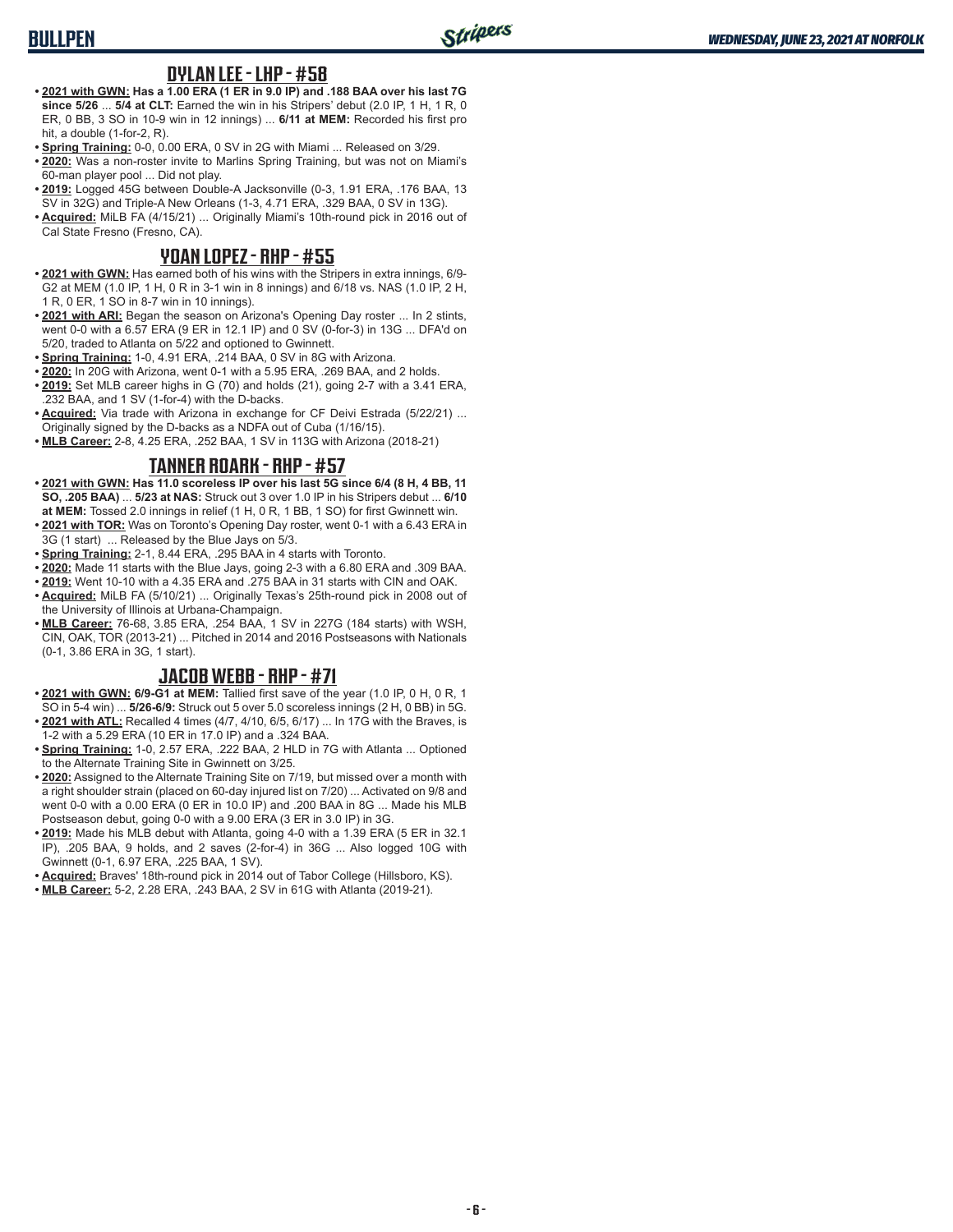#### Stripers **OFFENSE** *WEDNESDAY, JUNE 23, 2021 AT NORFOLK TOTAL:* .249, 52 HR, .768 OPS *RISP:* .257, 13 HR, .778 OPS *RUNS/INNING: 1 2 3 4 5 6 7 8 9 X TOT Vs. LHP:* .256, 25 HR, .799 OPS *RISP/2O:* .209, 5 HR, .670 OPS **Stripers:** 35 25 14 18 23 21 26 31 19 10 222 *Vs. RHP:* .243, 27 HR, .746 OPS *LOADED:* .273, 2 HR, .823 OPS **Opponents:** 20 23 20 23 11 19 17 16 7 10 166

| <b>BATTER'S BOX (CURRENT STRIPERS ONLY)</b> |                                     |              |                          |                                   |  |  |  |  |
|---------------------------------------------|-------------------------------------|--------------|--------------------------|-----------------------------------|--|--|--|--|
| <b>Player</b>                               | <b>Season with GWN</b>              | 6/20 vs. NAS | <b>Active Hit Streak</b> | <b>Last Series vs. NAS</b>        |  |  |  |  |
| Arcia, Orlando                              | .315, 11 HR, 25 RBI, 4 SB, .960 OPS | $0-3$ , BB   | -1G                      | .278 (5-18), 2 2B, HR, 3 R, 3 RBI |  |  |  |  |
| Camargo, Johan                              | .318, 4 HR, 14 RBI, 0 SB, .911 OPS  | $3-4. R$     | 2G (Since 6/18)          | $.300$ (6-20), 2B, 3B, 4 R, RBI   |  |  |  |  |
| Casteel, Ryan                               | .271, 2 HR, 11 RBI, 0 SB, .819 OPS  | PH. 0-1      | -9G                      | $.000(0-3)$                       |  |  |  |  |
| Ervin, Phillip                              | .187, 3 HR, 14 RBI, 7 SB, .644 OPS  | DNP          | $-2G$                    | .154 (2-13), HR, 2 R, 2 RBI       |  |  |  |  |
| Goins, Ryan                                 | .248. 1 HR. 14 RBI. 0 SB. .682 OPS  | 1-4.2 RBI    | 2G (Since 6/18)          | .214 (3-14). R. 3 RBI             |  |  |  |  |
| Gore, Terrance                              | .308, 0 HR, 0 RBI, 11 SB, .822 OPS  | <b>DNP</b>   | 1G (Since 6/13)          | $.000(0-0), 3SB$                  |  |  |  |  |
| Kazmar Jr., Sean                            | .197, 4 HR, 14 RBI, 1 SB, .658 OPS  | $0 - 4$      | -4G                      | $.000(0-7)$                       |  |  |  |  |
| Kipnis, Jason                               | .259, 2 HR, 8 RBI, 0 SB, .782 OPS   | 1-3, R, BB   | 2G (Since 6/18)          | .267 (4-15), 3B, HR, 3 R, 3 RBI   |  |  |  |  |
| Lucroy, Jonathan                            | .214, 2 HR, 15 RBI, 0 SB, .660 OPS  | $0-3$ , BB   | $-1G$                    | .143 (2-14), 2B, 2R, 2RBI         |  |  |  |  |
| Morales, Jonathan                           | .093, 1 HR, 6 RBI, 0 SB, .277 OPS   | <b>DNP</b>   | -6G                      | $.000(0-2)$ , RBI                 |  |  |  |  |
| Pache, Cristian                             | .256, 2 HR, 6 RBI, 1 SB, .793 OPS   | $0 - 4$      | $-1G$                    | .158 (3-19), 2B, 5 R, SB          |  |  |  |  |
| Sanchez, Yolmer                             | .181, 1 HR, 10 RBI, 3 SB, .566 OPS  | <b>DNP</b>   | 3G (Since 6/16)          | $.333(3-9)$ , HR, R, 3 RBI        |  |  |  |  |
| Snider, Travis                              | .176. 2 HR. 4 RBI. 0 SB. .701 OPS   | PH, 1-1      | 3G (Since 6/17)          | .300 (3-10), 2B, HR, 2 R, 2 RBI   |  |  |  |  |
| Waters, Drew                                | .272, 3 HR, 10 RBI, 8 SB, .775 OPS  | $0-3$ , BB   | $-1G$                    | $.000(0-3)$                       |  |  |  |  |

|                |                |                |                          |                          |                          |                |                | <b>HOME RUNS</b>       |                                                 |                | <b>MULTI-GAMES</b>       |           |
|----------------|----------------|----------------|--------------------------|--------------------------|--------------------------|----------------|----------------|------------------------|-------------------------------------------------|----------------|--------------------------|-----------|
| <b>Player</b>  | 1 <sub>R</sub> | 2R             | 3R                       | <b>GS</b>                | Tot.                     |                |                | Off LH Off RH Team W-L | <b>Last HR with Gwinnett (Regular Season)</b>   | <b>Hit</b>     | <b>RBI</b>               | <b>HR</b> |
| Almonte        |                |                |                          |                          | 3                        |                |                | $3-0$                  | 5/30/21 vs. MEM, 1R (RH Connor Jones)           | 8              | b.                       |           |
| Arcia          | 8              | 3              |                          |                          | 11                       | 6              | 5              | $6 - 3$                | 6/18/21 vs. NAS, 1R (RH Alec Bettinger)         | 15             | 8                        |           |
| Brugman        |                |                |                          |                          |                          |                |                | $0 - 0$                |                                                 |                |                          |           |
| Camargo        | 2              |                |                          |                          | 4                        |                |                | $2 - 1$                | 6/10/21 at MEM, 2R (RH Thomas Parsons)          | 10             | 3                        |           |
| Casteel        | $\overline{a}$ | $\overline{2}$ | $\sim$                   | $\sim$                   | $\overline{2}$           |                |                | $1 - 1$                | 6/3/21 vs. JAX, 2R/PH (LH Rob Zastryzny)        | 4              | 4                        |           |
| Demeritte      | 4              | $\overline{2}$ |                          |                          | 6                        |                | 2              | $5 - 1$                | 5/30/21 vs. MEM, 1R (LH Bernardo Flores Jr.)    | 7              | 4                        |           |
| Ervin          |                |                |                          |                          | 3                        | $\mathcal{P}$  |                | $2 - 1$                | 6/16/21 vs. NAS, 1R (RH Thomas Jankins)         |                | 3                        |           |
| Goins          |                |                |                          |                          |                          |                |                | $1 - 0$                | 5/4/21 at CLT, 1R (LH Kyle Kubat)               | $\overline{ }$ | 4                        |           |
| <b>Gore</b>    |                |                | $\overline{\phantom{a}}$ |                          | $\overline{\phantom{a}}$ |                |                | $0 - 0$                |                                                 | $\overline{2}$ | $\overline{\phantom{a}}$ |           |
| <b>Heredia</b> |                |                |                          |                          | $\overline{\phantom{a}}$ |                |                | $0 - 0$                |                                                 |                |                          |           |
| Inciarte       | ٠.             |                |                          |                          |                          |                |                | $0 - 0$                |                                                 |                |                          |           |
| Jackson        | $\overline{2}$ |                |                          |                          | 5                        | 4              |                | $3-0$                  | 6/9/21-G1 at MEM, 3R (LH Zack Thompson)         | $\overline{2}$ | 4                        |           |
| Kazmar Jr.     | $\overline{2}$ |                |                          |                          | 4                        |                | 3              | $1 - 3$                | 6/6/21 vs. JAX, 1R (RH Parker Bugg)             | $\overline{2}$ | 3                        |           |
| Kipnis         | ٠              |                |                          | $\overline{\phantom{a}}$ | $\overline{2}$           |                | $\overline{2}$ | $2 - 0$                | 6/16/21 vs. NAS, 2R (RH Thomas Jankins)         |                | 3                        | ۰         |
| Lucroy         |                |                |                          |                          | $\overline{2}$           |                | 2              | $1 - 1$                | 6/10/21 at MEM, 3R (RH Grant Black)             | 3              | 3                        |           |
| Martinez       |                |                |                          |                          |                          |                |                | $0 - 0$                |                                                 | $\overline{2}$ |                          |           |
| <b>Morales</b> |                |                |                          |                          |                          |                |                | $1 - 0$                | 5/7/21 at CLT, 3R (RH Joe De Carlo)             |                |                          |           |
| Pache          |                |                |                          |                          | $\overline{2}$           |                |                | $1 - 0$                | 6/10/21 at MEM, 2R (LH Tyler Webb), 2nd of Game | $\overline{2}$ | $\overline{2}$           |           |
| Sanchez        |                |                |                          |                          |                          |                |                | $1 - 0$                | 6/16/21 vs. NAS, 3R (RH Miguel Sanchez)         | $\overline{2}$ | $\overline{2}$           |           |
| Snider         | 2              |                | $\overline{\phantom{a}}$ |                          | 2                        |                | 2              | $2 - 0$                | 6/18/21 vs. NAS, 1R (RH Patrick Weigel)         |                |                          |           |
| <b>Unroe</b>   |                |                |                          |                          | $\overline{\phantom{a}}$ |                |                | $0 - 0$                | 7/19/19 vs. ROC, 1R (RH Drew Hutchison)         |                | ۰                        |           |
| <b>Waters</b>  | 2              |                |                          |                          | 3                        | $\overline{2}$ |                | $0 - 2$                | 5/19/21 at NAS, 1R/Leadoff (LH Wade LeBlanc)    | 9              | $\overline{2}$           |           |
| Total:         | 28             | 14             | 8                        | $\overline{2}$           | 52                       |                |                |                        |                                                 |                |                          |           |

|                                                           |            |    |    |    | <b>HOME RUN VARIANTS</b> |                                  |           |            |            |            |                |       |                     | <b>PINCH HITTERS</b> |                                        |                               |                |                     |
|-----------------------------------------------------------|------------|----|----|----|--------------------------|----------------------------------|-----------|------------|------------|------------|----------------|-------|---------------------|----------------------|----------------------------------------|-------------------------------|----------------|---------------------|
| Back-to-Back Homers (1x):                                 |            |    |    |    |                          |                                  |           |            |            |            | Player         | AVG.  | AB                  | н                    | 2B                                     | 3B                            | <b>HR</b>      | <b>RBI</b>          |
| Almonte (GS) / Snider, 5/7 at CLT (1st Inning)            |            |    |    |    |                          |                                  |           |            |            |            | Almonte        | 1.000 |                     |                      | 0                                      | $\Omega$                      | $\Omega$       | 2                   |
|                                                           |            |    |    |    |                          |                                  |           |            |            |            | Arcia          | ---   | $\mathbf 0$         | $\Omega$             | 0                                      | $\Omega$                      | $\Omega$       | $\mathbf 0$         |
| Back-to-Back-to-Back Homers (1x):                         |            |    |    |    |                          |                                  |           |            |            |            | Casteel        | .158  | 19                  | 3                    |                                        | $\mathbf{0}$                  |                | 4                   |
| Arcia (2R) / Camargo / Demeritte, 5/8 at CLT (6th Inning) |            |    |    |    |                          |                                  |           |            |            |            | Demeritte      | .400  | 5                   | $\overline{2}$       |                                        | $\Omega$                      |                | $\mathbf{1}$        |
|                                                           |            |    |    |    |                          |                                  |           |            |            |            | Ervin          | .500  | 3                   |                      | 0                                      | $\Omega$                      | $\Omega$       | $\mathbf{1}$        |
| Pinch Hit Homers (2x):                                    |            |    |    |    |                          |                                  |           |            |            |            | Goins          | .000  | 2                   | $\Omega$             | 0                                      | $\Omega$                      | $\Omega$       | $\mathbf 0$         |
| Demeritte, 5/12 vs. LOU (7th Inning)                      |            |    |    |    |                          |                                  |           |            |            |            | Gore           | .333  | 3                   |                      | 0                                      | $\mathbf{0}$                  | $\mathbf 0$    | $\mathsf{O}\xspace$ |
| Casteel, 6/3 vs. JAX (7th Inning)                         |            |    |    |    |                          |                                  |           |            |            |            | Kazmar Jr.     | .000  | 6                   | $\Omega$             | $\Omega$                               | $\Omega$                      | $\Omega$       | $\mathbf 0$         |
| Leadoff (Game) Homers (1x):                               |            |    |    |    |                          |                                  |           |            |            |            | Lucrov         | .000  | 3                   | $\Omega$             | 0                                      | $\Omega$                      | $\Omega$       | $\mathbf 0$         |
| Waters, 5/19 at NAS                                       |            |    |    |    |                          |                                  |           |            |            |            | <b>Morales</b> | .000  | 1                   | $\Omega$             | $\Omega$                               | $\Omega$                      | $\Omega$       | $\mathbf 0$         |
|                                                           |            |    |    |    |                          |                                  |           |            | Pache      | ---        | $\mathbf 0$    | 0     | 0                   | $\Omega$             | $\mathbf 0$                            | $\mathsf{O}\xspace$           |                |                     |
| Walk-Off Homers (1x):                                     |            |    |    |    |                          |                                  |           |            |            |            | Sanchez        | .000  | 6                   | $\Omega$             | $\Omega$                               | $\Omega$                      | $\Omega$       | $\mathbf 0$         |
| Arcia (Solo), 5/16 vs. LOU (9th Inning)                   |            |    |    |    |                          |                                  |           |            |            |            | Snider         | .091  | 11                  | $\overline{A}$       | 0                                      | $\Omega$                      | $\Omega$       | $\mathbf 0$         |
|                                                           |            |    |    |    |                          |                                  |           |            |            |            | Unroe          | .000  | 4                   | $\mathbf 0$          | $\Omega$                               | $\Omega$                      | $\mathbf 0$    | $\mathbf 0$         |
|                                                           |            |    |    |    |                          |                                  |           |            |            |            | Totals:        | .141  | 64                  | 9                    | $\overline{2}$                         | 0                             | $\overline{2}$ | 8                   |
|                                                           |            |    |    |    |                          |                                  |           |            |            |            |                |       |                     |                      | <b>HITTING STREAKS (10-PLUS GAMES)</b> |                               |                |                     |
|                                                           |            |    |    |    |                          |                                  |           |            |            |            | Player         |       | Length/Dates        |                      |                                        | <b>Stats</b>                  |                |                     |
|                                                           |            |    |    |    |                          |                                  |           |            |            |            | Arcia          |       | 13G (5/4-5/18)      |                      | .393 (22-56), 4 2B, 7 HR, 17 R, 12 RBI |                               |                |                     |
|                                                           |            |    |    |    |                          | <b>STRIPERS BATTING BY MONTH</b> |           |            |            |            |                |       |                     |                      |                                        |                               |                |                     |
|                                                           | <b>AVG</b> | G  | 2B | 3B | <b>HR</b>                | <b>RBI</b>                       | <b>SB</b> | <b>OBP</b> | <b>SLG</b> | <b>OPS</b> |                |       |                     |                      |                                        |                               |                |                     |
| May:                                                      | .254       | 24 | 43 | 2  | 36                       | 138                              | 24        | .366       | .445       | .811       |                |       |                     |                      | <b>ON-BASE STREAKS (10-PLUS GAMES)</b> |                               |                |                     |
| June:                                                     | .241       | 17 | 27 | 3  | 16                       | 68                               | 17        | .317       | .386       | .704       | Player         |       | <b>Length/Dates</b> |                      |                                        | <b>Stats</b>                  |                |                     |
| July:                                                     |            |    |    |    |                          |                                  |           |            |            |            | Arcia          |       | 13G (5/4-5/18)      |                      |                                        | .393 (22-56), 8 BB, .462 OBP  |                |                     |
| August:                                                   |            |    |    |    |                          |                                  |           |            |            |            |                |       |                     |                      |                                        |                               |                |                     |
| September:                                                |            |    |    |    |                          |                                  |           |            |            |            | Arcia          |       | 13G (6/5-Current)   |                      |                                        | .327 (16-49), 5 BB, .382 OBP  |                |                     |
|                                                           |            |    |    |    |                          |                                  |           |            |            |            | Camargo        |       | 10G (5/4-5/23)      |                      |                                        | .333 (12-36), 12 BB, .500 OBP |                |                     |

| - |  |
|---|--|
|   |  |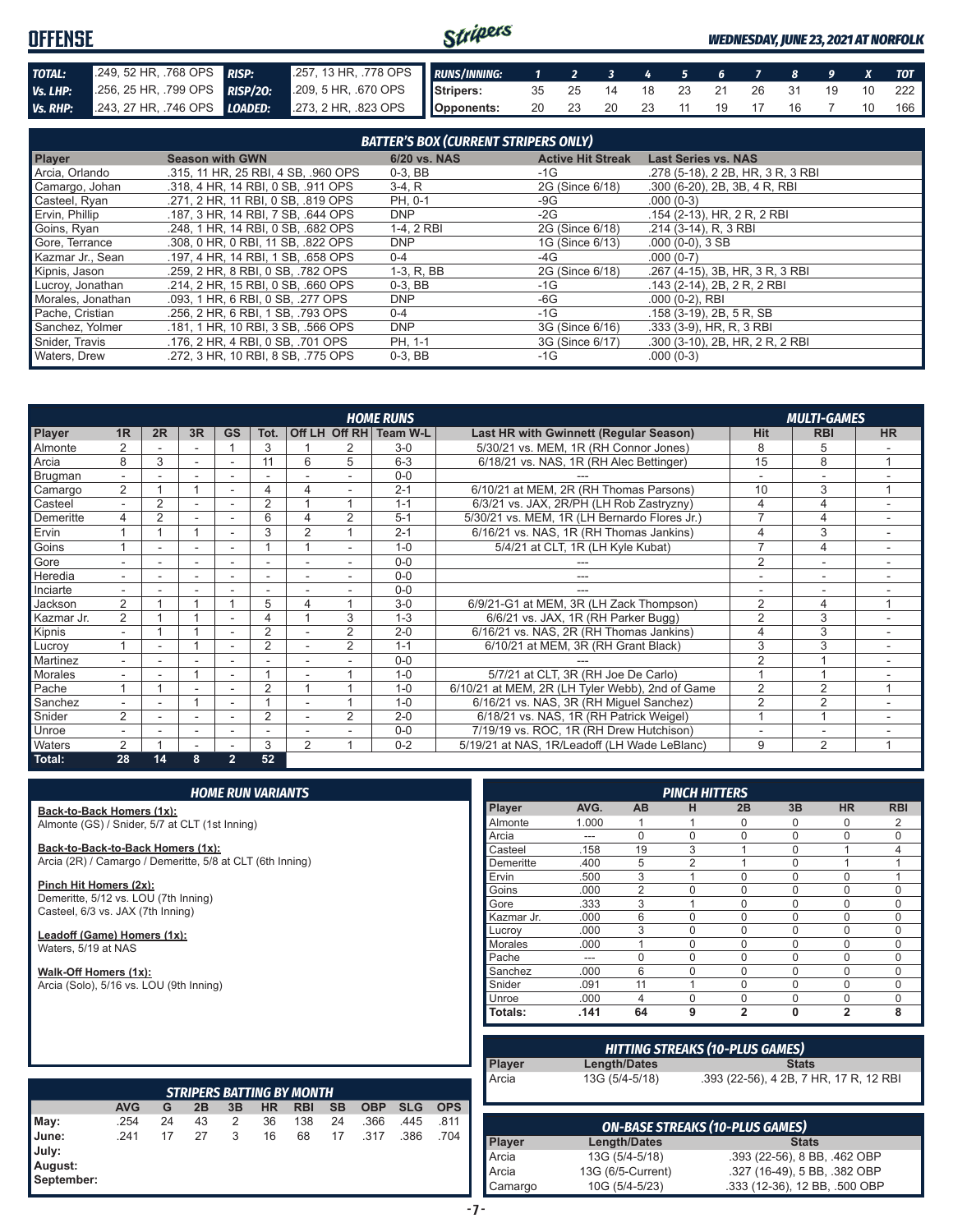### **ORLANDO ARCIA - SS - #13**

- **• Leaderboard:** Entering 6/23, ranks among Triple-A East top 10 in R (1st, 37), H (1st, 52), TB (2nd, 96), XBH (T-3rd, 22), HR (T-5th, 11), AVG (7th, .315), 2B (T-7th, 11), SLG (10th, .582), and OPS (10th, .960).
- **• 2021 with GWN: Riding a 13G on-base streak since 6/5, batting .327 (16-for-49, 4 2B, 3 HR, 10 R, 7 RBI, 5 BB, 1 SB, .974 OPS)** ... **5/4-5/18:** Hit safely in each of his first 13G (.393, 7 HR, 17 R, 12 RBI, 2 SB, 1.301 OPS) ... **5/9 at CLT:** Tied GWN's single-game homer record with 3 solo blasts (3-for-4, 4 R, 4 RBI) ... **5/15 vs. LOU:** Launched game-winning solo HR (#6) in 8th ... **5/16 vs. LOU:** Blasted walk-off solo HR (#7) in 9th ... **6/10 at MEM:** Set season high with 4 hits (4-for-5, 2B, 2 R) ... **6/18 vs. NAS:** Went 3-for-5 with 3 XBH, including solo HR (#11) and game-tying double in 10th, scored walk-off winning run.
- **• 2021 with MIL:** Was on Milwaukee's Opening Day roster and batted .091 (1-for-11, 1 RBI) in 4G before being traded to Atlanta on 4/6 (sent to Alternate Training Site). **• Spring Training:** .191, 4 2B, 4 R, 6 RBI, .517 OPS in 19G with Milwaukee.
- **• 2020:** Spent 59 games with the Brewers, batting .260 (10 2B, 1 3B, 5 HR, 22 R, 20 RBI, 2 SB) ... Played in 2 Postseason games (.143, 1-for-7, 1 HR, 2 RBI).
- **• Acquired:** Via trade with Milwaukee in exchange for RHP Chad Sobotka and RHP Patrick Weigel (4/6/21) ... Originally signed by Milwaukee as a NDFA (10/22/10).
- **• MLB Career:** .244, 69 2B, 7 3B, 42 HR, 180 RBI, 39 SB in 542G with Milwaukee (2016-21) ... Played in the Postseason from 2018-20 (.295, 4 HR, 6 RBI in 13G).

#### **JOHAN CAMARGO - INF - #17**

- **• Leaderboard:** Entering 6/23, ranks among Triple-A East top 10 in OBP (4th, .416) and AVG (5th, .318).
- **• 2021 with GWN: Has 6 multi-hit efforts in his last 9G since 6/10, batting .432 (16-for-37, 2 2B, 1 3B, 1 HR, 7 R, 4 RBI, 1.083 OPS)** ... **5/4-5/22:** Hit safely in each of his first 9G (.364, 2 2B, 3 HR, 13 R, 8 RBI) ... **5/8 at CLT:** Notched his first career multi-homer game (2-for-4, 2 HR, 2 RBI) ... **6/5 vs. JAX:** Started 5-4-3 triple play, Gwinnett's first since 5/28/19 at TOL ... **6/10 at MEM:** Homered for first time since 5/8 (2-run, #4) in 4-for-5, 2-RBI effort.
- **• Gwinnett Career:** Has hits in 62 of 83G since 2017, batting .336 (110-for-327, 22 2B, 2 3B, 13 HR, 58 R, 56 RBI, 1 SB, .937 OPS).
- **• 2021 with ATL:** In 5 stints with the Braves, batting .000 (0-for-15, 1 R) in 14G.
- **• Spring Training:** .186, 2 2B, 1 HR, 4 R, 3 RBI in 18G with Atlanta.
- **• 2020:** Made Braves' Opening Day roster and batted .200 (8 2B, 4 HR, 16 R, 9 RBI) in 35G ... Added to the NLCS roster in place of injured Adam Duvall prior to Game 2 and played in 4G (.250, 2-for-8, 1 2B, 1 RBI).
- **• Acquired:** NDFA (7/2/10) out of Panama City, Panama.
- **• MLB Career:** .258, 68 2B, 4 3B, 34 HR, 144 RBI, 2 SB in 360G with Atlanta (2017- 21) ... Played in 2018 and 2020 Postseasons (.087, 1 2B, 1 RBI in 8G).

### **RYAN CASTEEL - 1B/C - #9**

- **• 2021 with GWN: 5/15-5/18:** Had 6 RBI in 3G span, including 5/15 vs. LOU (1-for-2, GW 3-run double, 3 RBI) and 5/16 vs. LOU (1-for-3, HR, 2 RBI) ... **6/2 vs. JAX:** Notched a pinch-hit 2-run double ... **6/3 vs. JAX:** Hit a pinch-hit 2-run HR (#2).
- **• Spring Training:** Did not play in Atlanta's MLB camp.
- **• 2020:** Was not on the Braves' 60-man player pool ... Did not play.
- **• 2019:** Played 118G with Double-A Mississippi, batting .263 (21 2B, 2 3B, 21 HR, 73 RBI, .811 OPS) ... Ranked 2nd in the Southern League in homers and RBI, 3rd in slugging (.477) ... Was his 2nd career 20-homer season (hit 22 in 2013).
- **• Acquired:** MiLB FA (3/14/21) ... Originally Colorado's 17th-round pick in 2010 out of Cleveland State Community College (Cleveland, TN).

#### **PHILLIP ERVIN - OF - #18**

- **• 2021 with GWN: 6/2 vs. JAX:** Hit a decisive 3-run HR (#1) and tallied a seasonhigh 4 RBI (1-for-4, R) ... **6/13 at MEM:** Belted a game-tying 2-run HR (#2) with 2 outs in the 9th of an eventual 7-6 loss (1-for-3, 1 R, 2 RBI).
- **• Spring Training:** .276, 0 HR, 2 RBI, 1 SB, .647 OPS in 18G with Atlanta ... DFA'd on 3/28, outrighted to the Alternate Training Site on 4/3.
- **• 2020:** Between Cincinnati and Seattle, hit .149 with 3 2B, 4 RBI, 1 SB in 37G ... DFA'd by the Reds (8/28), Mariners (12/16), and Chicago Cubs (2/20/21).
- **• Acquired:** Off waivers from the Chicago Cubs (2/22/21) ... Originally Cincinnati's 1st-round pick (27th overall) in 2013 out of Samford University (Homewood, AL).
- **• MLB Career:** .247, 26 2B, 8 3B, 17 HR, 68 RBI, 15 SB in 237G with CIN, SEA (2017-20) ... Talled 7 of his 8 career triples in 2019 (ranked 7th in NL).

### **RYAN GOINS - INF - #8**

- **• 2021 with GWN: 5/4 at CLT:** Hit Gwinnett's first homer of the season (opposite field, solo) ... **5/12 vs. LOU:** Set season highs for hits (3-for-4) and RBI (3) ... **5/27- 6/9:** Posted a 7G hitting streak (.375, 9-for-24, 2 2B, 3 R, 2 RBI).
- **• Triple-A Career:** Has played for BUF (2013-16), LHV (2018), CLT (2019), and GWN (2021) ... Was teammates with MGR Matt Tuiasosopo in 2014 with the Bisons.
- **• Spring Training:** .391, 2 2B, 0 HR, 5 RBI, 0 SB, .960 OPS in 16G with Atlanta. **• 2020:** Played in 14G with the Chicago White Sox, batting .000 (0-for-9, 4 R) ...
- Spent most of the year at the Alternate Training Site in Schaumburg, IL. **• Acquired:** MiLB FA (2/25/21) ... Originally Toronto's 4th-round pick in 2009 out of
- Dallas Baptist University (Dallas, TX). **• MLB Career:** .228, 71 2B, 12 3B, 22 HR, 158 RBI in 555G with TOR, KC, CWS (2013-20) ... Played for TOR in 2015, 2016 Postseason (.146, 1 HR, 5 RBI in 14G).

#### **TERRANCE GORE - OF - #5**

- **• Leaderboard:** Entering 6/23, ranks among Triple-A East top 10 in SB (4th, 11).
- **• 2021 with GWN:** Is 11-for-12 (91.6%) in stolen base attempts over 15G, has a pair of 2-steal games (5/18 at NAS, 6/18 vs. NAS) ... **6/9-G2 at MEM:** Stole 3rd and scored winning run in 8th inning of 3-1 victory.
- **• Spring Training:** Did not play in Atlanta's MLB camp.
- **• 2020:** Logged 2G in his lone season with the Los Angeles Dodgers (0 PA).
- **• Acquired:** MiLB FA (2/18/21) ... Originally Kansas City's 20th-round pick in 2011 out of Gulf Coast Community College (Panama City, FL).
- **• MLB Career:** .224, 2 2B, 1 3B, 0 HR, 1 RBI, 40 SB in 102G with KC, CHC, LAD (2014-20) ... Played in the Postseason with KC (2014-15) and CHC (2018), going 0-for-2 with 3 R, 5 SB ... Won World Series with the Royals in 2015.

### **SEAN KAZMAR JR. - INF - #4**

- **• 2021 with GWN: 5/25 vs. MEM:** Lined a walk-off single in the 9th for a 2-1 win, his first career walk-off RBI with Gwinnett ... **6/6 vs. JAX:** Tied Joey Terdoslavich for 3rd on Gwinnett's career home run list (#41, 1-for-4, 1 RBI).
- **• Gwinnett Career:** Batting .266 (635-for-2386, 131 2B, 12 3B, 41 HR, 290 R, 284 RBI, 24 SB) in 695G over 8 seasons ... Leads Gwinnett in career G, AB, H, TB (913), 2B, R, RBI ... Ranks 2nd in career 3B (12) ... Ranks T-3rd in career HR (41).
- **• 600 Club:** His 635 hits are 4th-most in Richmond/Gwinnett history (Larry Whisenton leads with 657 hits) ... Is one of 5 players in RICH/GWN history with 600 hits.
- **• 2021 with ATL:** Contract selected on 4/17, has spent 2 stints with Atlanta (4/17- 4/23, 5/4-5/7), going 0-for-2 ... Pinch hit on 4/17 at the Chicago Cubs, marking his first MLB appearance in 4,589 days since 9/23/08 with San Diego ... The last player with a bigger gap between MLB appearances was Ralph Winegarner (13 years, 14 days between 6/23/36 with CLE and 7/7/49 with STL).
- **• Spring Training:** .409, 3 HR, 9 RBI, 0 SB, 1.415 OPS in 25G with Atlanta.
- **• 2020:** Was an NRI to Braves Spring Training, but not on 60-man player pool.
- **• Acquired:** MiLB FA (12/7/20) ... Originally San Diego's 5th-round pick in 2004 out of the College of Southern Nevada.
- **• MLB Career:** .195, 1 2B, 0 3B, 0 HR, 2 RBI in 22G with San Diego (2008) and Atlanta (2021).

### **JASON KIPNIS - INF - #22**

- **• 2021 with GWN: 5/28 vs. MEM:** Belted a decisive 3-run HR (#1, 2-for-3, 3 RBI) ... **6/16 at NAS:** Hit another game-winning HR (#2), a 2-run shot (2-for-4, 2 R, 2 RBI).
- **• Spring Training:** .241, 1 2B, 1 HR, 2 R, 3 RBI in 12G with Atlanta ... Released on 3/27, re-signed to MiLB deal on 3/29.
- **• 2020:** In his lone season with the Chicago Cubs, hit .237 (8 2B, 1 3B, 3 HR, 16 RBI, 1 SB) in 44G ... Played in 2G during the Postseason (0-for-3, 1 BB, 1 SO) ... Elected Free Agency on 10/28.
- **• Acquired:** MiLB FA (3/29/21) ... Originally Cleveland's 2nd-round pick in 2009 out of Arizona State University (Tempe, AZ).
- **• MLB Career:** .260, 260 2B, 24 3B, 126 HR, 545 RBI, 136 SB in 1,165G with CLE, CHC (2011-20) ... Was 2-time AL All-Star with the Indians (2013, 2015) ... Hit .192 (3 2B, 1 3B, 4 HR, 9 RBI) in 26G during the Postseason with CLE (2013, 2016-18) and CHC (2020).

### **JONATHAN LUCROY - C - #62**

- **• 2021 with GWN: 5/26 vs. MEM:** Went 2-for-4 with a 3-run double and 4 RBI ... **6/10 at MEM:** Blasted a 3-run homer (#2, 2-for-3, 3 RBI) ... **6/18 at NAS:** Hustled up the 1B line to force a walk-off throwing error (Keston Hiura) in 8-7 win (1-for-5, 2B, RBI).
- **• 2021 with WSH:** Signed by Washington on 4/6, played 5G (.357, 5-for-14, 1 2B, 2 RBI) ... DFA'd on 4/12, outrighted and elected free agency on 4/14.
- **• Spring Training:** .333, 1 2B, 1 R, .867 OPS in 14G with Chicago White Sox ... Released on 3/30 (had signed a MiLB deal on 2/11).
- **• 2020:** Signed by Boston to a MiLB deal on 2/19 ... Contract selected on 7/17 and played in 1G (7/24 vs. BAL, no AB) ... DFA'd on 7/29, released on 9/15 ... Signed with Philadelphia on 9/15 and joined Alternate Site (no MLB call-up).
- **• Acquired:** MiLB FA (5/17/21) ... Originally Milwaukee's 3rd-round pick in 2007 out of the University of Louisiana-Lafayette.
- **• MLB Career:** .274, 217 2B, 24 3B, 108 HR, 547 RBI, 30 SB in 1,208G with MIL, TEX, COL, OAK, LAA, CHC, BOS, WSH (2010-21) ... 2-time NL All-Star (2014, 2016 with MIL) ... Played in Postseason for MIL (2011), TEX (2016), COL (2017), OAK (2018), batting .235 with 1 HR, 6 RBI in 15G.

#### **JONATHAN MORALES - C - #20**

- **• 2021 with GWN: 5/7 at CLT:** Tied his single-game career high with 5 RBI, going 2-for-6 with a 3-run HR (#1) in the 9th.
- **• Spring Training:** .250, 0 HR, 1 RBI, 0 SB, 1.200 OPS in 12G with Atlanta.
- **• 2020:** Spent entire year at Braves Alternate Site in Gwinnett (no MLB debut) ... Played for Caguas of the Puerto Rican Winter League (.394, 3 HR, 9 RBI in 13G), earning PWL Postseason All-Star honors.
- **• 2019:** Hit .240 (13 2B, 2 HR, 27 R, 25 RBI) in 80G between Double-A Mississippi and Gwinnett ... Logged 1 game during the IL Playoffs (0-for-1, BB).
- **• Acquired:** Braves' 25th-round pick in 2015 out of Miami-Dade Community College.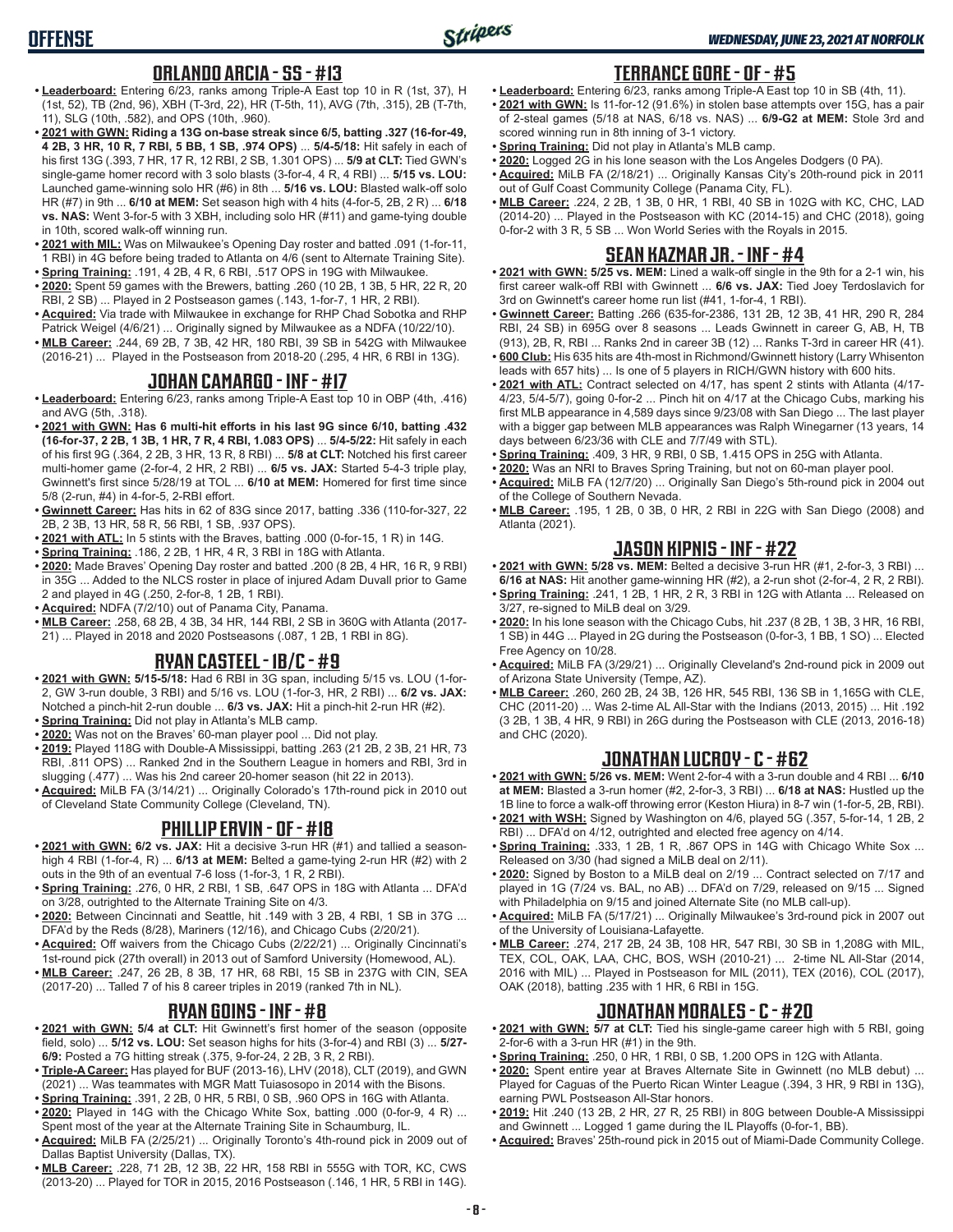# **OFFENSE**

#### **CRISTIAN PACHE - OF - #15**

- **• MLB.com Prospect Ranks:** #1 (Braves Top 30), #10 (Top 100).
- **• 2021 with GWN:** Joined Stripers on a rehab assignment from 5/29-6/1, played 1G before being activated and optioned on 6/2 ... **6/5 vs. JAX:** Went 3-for-6 with 2 doubles, including game-tying 2-run double in 9th ... **6/10 at MEM:** Tallied his first career multi-homer game (3-for-5, 2 HR, 3 R, 4 RBI).
- **• 2021 with ATL:** On Atlanta's Opening Day roster for the first time ... Hit .111 (3 2B, 1 HR, 6 R, 4 RBI) in 22G ... Placed on IL twice, on 4/14 and 5/14 ... Was at the Alternate Training Site from 4/24-4/30.
- **• Spring Training:** .184, 2 2B, 1 3B, 4 R, 3 RBI, 2 SB in 17G with Atlanta.
- **• 2020:** Spent most of the year at the Braves Alternate Training Site ... Made his MLB debut on 8/21 vs. Philadelphia (1-for-4) ... Played just 2G during regular season (.250) ... Also made MLB Postseason debut (.182, 1 2B, 1 HR, 4 R, 4 RBI in 12G).
- **• 2019:** Between Mississippi (104G) and Gwinnett (26G), hit .277 (36 2B, 9 3B, 12 HR, 63 R, 61 RBI, 8 SB, .802 OPS) in 130G ... Named a Southern League Postseason All-Star and MLB All-Star Futures Game participant.
- **• Acquired:** NDFA (7/4/15) out of Santo Domingo Centro, D.R.
- **• MLB Career:** .119, 3 2B, 0 3B, 1 HR, 4 RBI, 0 SB in 24G with Atlanta (2020-21).

#### **YOLMER SANCHEZ - INF - #2**

- **• 2021 with GWN: 5/7 at CLT:** Went 3-for-5 with 3 runs, 3 RBI and Gwinnett's first triple of the year ... **6/9-G2 at MEM:** Stole home plate as part of a double-steal with Drew Waters, scored the tying run in 3-1 win (1-for-2, R, SB) ... **6/16 vs. NAS:** After going 30G without a homer, launched his 1st of the year (3-run, 1-for-2, 3 RBI).
- **• Spring Training:** .190, 0 XBH, 2 RBI, 1 SB, .451 OPS in 15G with Baltimore ... DFA'd on 3/27, released on 3/30.
- **• 2020:** Played 11G with the Chicago White Sox, batting .313 (3 2B, 1 HR, 1 RBI, 1.164 OPS) ... Made his MLB Postseason debut in the ALWCS (1G, no at-bat).
- **• Acquired:** MiLB FA (3/31/21) ... Originally a NDFA with Chi. White Sox (5/29/09).
- **• MLB Career:** .245, 113 2B, 24 3B, 32 HR, 215 RBI, 30 SB in 657G with the Chicago White Sox (2014-20) ... Won an AL Gold Glove in 2019 (.987 FPCT at 2B).

## **TRAVIS SNIDER - OF/INF - #26**

- **• 2021 with GWN: 5/5-5/9:** Drew 8 walks in his first 3G ... **6/3 vs. JAX:** Recorded his first multi-hit game (2-for-3, R) ... **6/18 vs. NAS:** Homered for the first time since 5/7 at CLT, a solo shot (#2) as part of a 6-run comeback in 8-7 win (1-for-3, 2 RBI). **• Spring Training:** Did not play in Atlanta's MLB camp.
- **• 2020:** Signed by Miami on 7/24 and reported to the Marlins' Alternate Training Site in Jupiter, FL, but was released on 8/27 and did not reach the Majors.
- **• 2019:** Played for Triple-A Reno in Arizona's system (.294, 22 2B, 4 3B, 11 HR, 41 RBI, 3 SB, .899 OPS in 93G).
- **• Acquired:** MiLB FA (2/26/21) ... Originally Toronto's 1st-round pick (14th overall) in 2006 out of Henry M. Jackson High School (Mill Creek, WA).
- **• MLB Career:** .244, 100 2B, 7 3B, 54 HR, 212 RBI, 22 SB in 630G with TOR, PIT (2008-15) ... Played for PIT in the Postseason from 2013-15 (.250, 1-for-4 in 3G).

#### **DREW WATERS - OF - #11**

- **• Leaderboard:** Entering 6/23, ranks among Triple-A East top 10 in SB (T-9th, 8).
- **• MLB.com Prospect Ranks:** #2 (Braves Top 30), #26 (Top 100 Prospects).
- **• 2021 with GWN: Batting .305 (25-for-82, 4 2B, 3 HR, 16 R, 9 RBI, 6 SB, .882 OPS) in last 22G since 5/15** ... **5/18 at NAS:** Recorded his first career multi-HR game (3-for-5, 2 HR, 3 RBI) and became the first GWN player to homer from both sides of the plate since Mel Rojas Jr. (7/7/16 at CLT) ... **5/19 at NAS:** Fell a triple shy of the cycle in his first 4-hit game at Triple-A (4-for-5, 2B, HR, 2 R, 2 RBI, 2 SB) ... **6/9-G2 at MEM:** Lined RBI single in 8th (2-for-3, R, RBI) for last-at-bat 3-1 win.
- **• Spring Training:** .500, 1 2B, 0 HR, 2 RBI, 1 SB in 4G with Atlanta.
- **• 2020:** Spent entire year at Braves Alternate Site in Gwinnett (no MLB debut).
- **• 2019:** Hit .309 (40 2B, 9 3B, 7 HR, 80 R, 52 RBI, 16 SB) in 134G with Double-A Mississippi and Gwinnett ... Won Southern League Batting Title (.319, best in MIS history) and Most Valuable Player (1st in MIS history) ... Ranked among MiLB top 5 in doubles (T-3rd, 40) and hits (5th, 163).
- **• Acquired:** Braves' 2nd-round pick in 2017 out of Etowah High School (Woodstock, GA) ... Named Gatorade Georgia Baseball Player of the Year in 2017.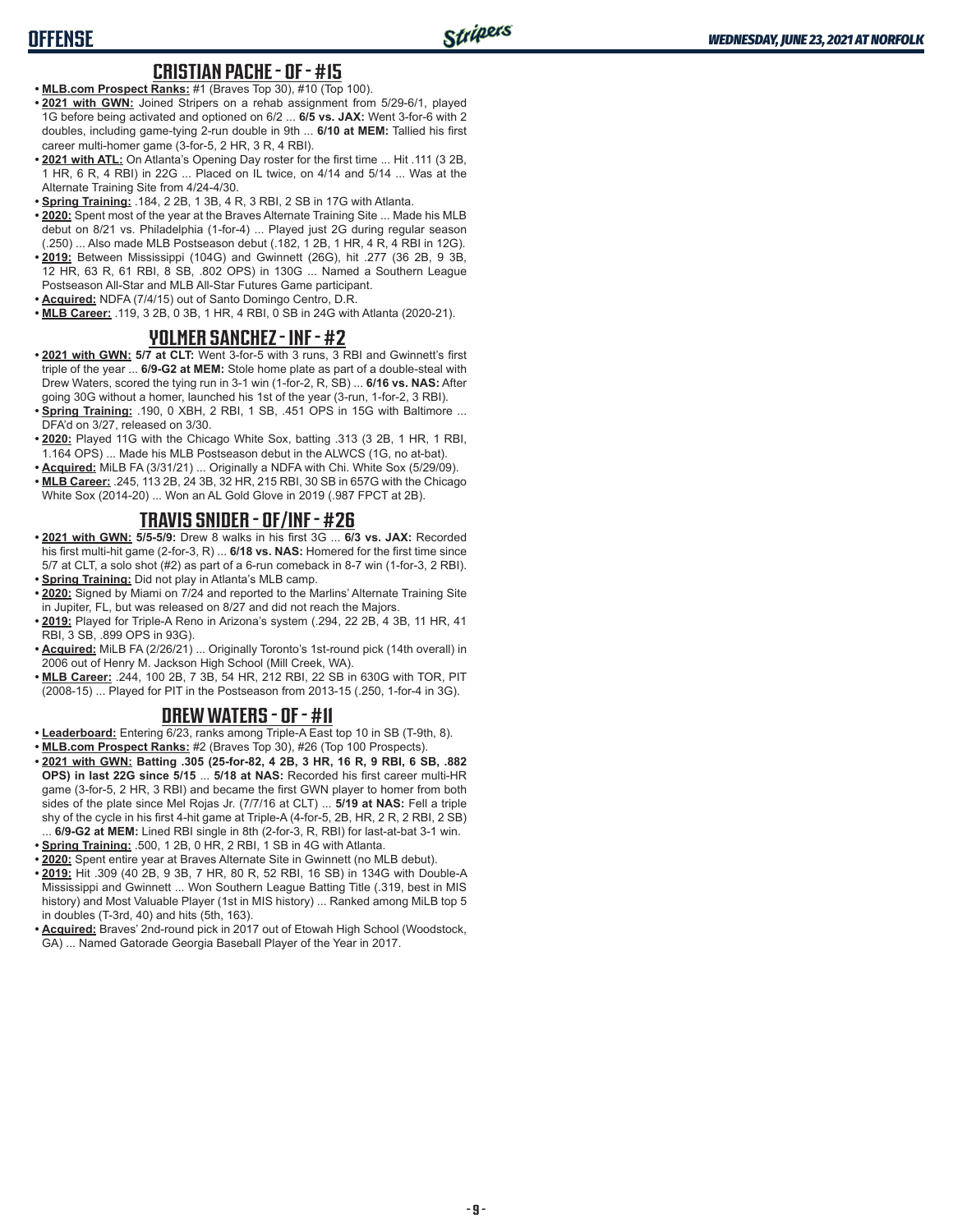# **SEASON SUMMARY**



# **TEAM HIGHS & LOWS**

| <b>OFFENSE:</b>                                               |  |
|---------------------------------------------------------------|--|
|                                                               |  |
|                                                               |  |
|                                                               |  |
|                                                               |  |
|                                                               |  |
|                                                               |  |
|                                                               |  |
|                                                               |  |
|                                                               |  |
|                                                               |  |
|                                                               |  |
|                                                               |  |
|                                                               |  |
|                                                               |  |
|                                                               |  |
|                                                               |  |
|                                                               |  |
| <b>PITCHING:</b>                                              |  |
|                                                               |  |
|                                                               |  |
|                                                               |  |
|                                                               |  |
|                                                               |  |
|                                                               |  |
|                                                               |  |
| Most Home Runs Allowed, Game 3 (4x, last: 6/20 vs. Nashville) |  |
|                                                               |  |
|                                                               |  |
|                                                               |  |
| <b>DEFENSE:</b><br>$\sim$ $\sim$ $\sim$ $\sim$                |  |

| Most Double Plays Turned, Game 3 (2x, last: 5/29 vs. Memphis) |  |
|---------------------------------------------------------------|--|
|                                                               |  |
|                                                               |  |
|                                                               |  |
|                                                               |  |

# **TEAM MISCELLANEOUS**

| Largest Margin of Defeat5 Runs (3x, last: 6/12 at Memphis, 1-6)       |
|-----------------------------------------------------------------------|
|                                                                       |
| Largest Blown Lead (Loss)3 Runs (2x, last: 6/13 at Memphis, 4-1, 6-7) |
|                                                                       |
|                                                                       |
|                                                                       |
|                                                                       |
|                                                                       |
|                                                                       |
|                                                                       |
|                                                                       |
|                                                                       |

### **INDIVIDUAL HIGHS & LOWS**

| <b>HITTING (GAME):</b> |  |
|------------------------|--|
|                        |  |
|                        |  |
|                        |  |
|                        |  |
|                        |  |
|                        |  |
|                        |  |
|                        |  |
|                        |  |
|                        |  |
|                        |  |
|                        |  |
|                        |  |
|                        |  |

#### **PITCHING (GAME):**

#### **DEFENSE (GAME):**

# **STREAKS**

#### **OFFENSIVE (LONGEST IN 2021 ONLY):**

#### **PITCHING (LONGEST IN 2021 ONLY):**

# **LAST TIME IT HAPPENED (GWINNETT REGULAR-SEASON HISTORY)**

#### **INDIVIDUAL OFFENSE:**

|                             | Homers, Both Sides of Plate  Drew Waters (5/18/21 at Nashville)            |
|-----------------------------|----------------------------------------------------------------------------|
|                             |                                                                            |
|                             |                                                                            |
|                             | Back-to-Back-to-Back Homers  Arcia/Camargo/Demeritte (5/8/21 at Charlotte) |
|                             |                                                                            |
|                             |                                                                            |
|                             |                                                                            |
|                             |                                                                            |
|                             |                                                                            |
|                             |                                                                            |
|                             |                                                                            |
|                             |                                                                            |
|                             |                                                                            |
|                             |                                                                            |
|                             |                                                                            |
| <b>INDIVIDUAL PITCHING:</b> |                                                                            |
|                             | $\overline{a}$                                                             |

| 9.0-Inning No-Hitter (Solo)Todd Redmond (5/28/10 at Louisville)                |  |
|--------------------------------------------------------------------------------|--|
| 9.0-Inning No-Hitter (Comb.) Wooten/Marksberry/Ramirez (6/30/16 at Louisville) |  |
|                                                                                |  |
|                                                                                |  |
| 21 Consecutive Saves Converted Jairo Asencio (9/6/09-8/8/11)                   |  |
| 25.0-Inning Scoreless Streak Stephen Marek, 25.1 IP (6/6/10-8/2/10)            |  |

#### **- 10 -**

| <b>TEAM OFFENSE:</b>  |                                                       |
|-----------------------|-------------------------------------------------------|
|                       |                                                       |
|                       |                                                       |
|                       | 23 Hits …………………………………………………………………………8/19/12 at Durham |
|                       |                                                       |
|                       |                                                       |
|                       |                                                       |
|                       |                                                       |
|                       |                                                       |
|                       |                                                       |
|                       |                                                       |
|                       |                                                       |
|                       |                                                       |
|                       |                                                       |
|                       |                                                       |
| <b>TEAM PITCHING:</b> |                                                       |
|                       |                                                       |
|                       |                                                       |
|                       |                                                       |
|                       |                                                       |

| No-Hitter …………………………………………………………………………………6/30/16 at Louisville |  |
|----------------------------------------------------------------|--|
| 5 Homers Allowed ………………………………………………………………6/16/17 at Columbus   |  |
|                                                                |  |
|                                                                |  |
|                                                                |  |
|                                                                |  |

#### **TEAM DEFENSE:**

| Turn a Triple Play 6/5/21 vs. Jacksonville (Camargo-Kipnis-Snider) |
|--------------------------------------------------------------------|
|                                                                    |

| <b>TEAM MISCELLANEOUS:</b> |  |
|----------------------------|--|
|                            |  |
|                            |  |